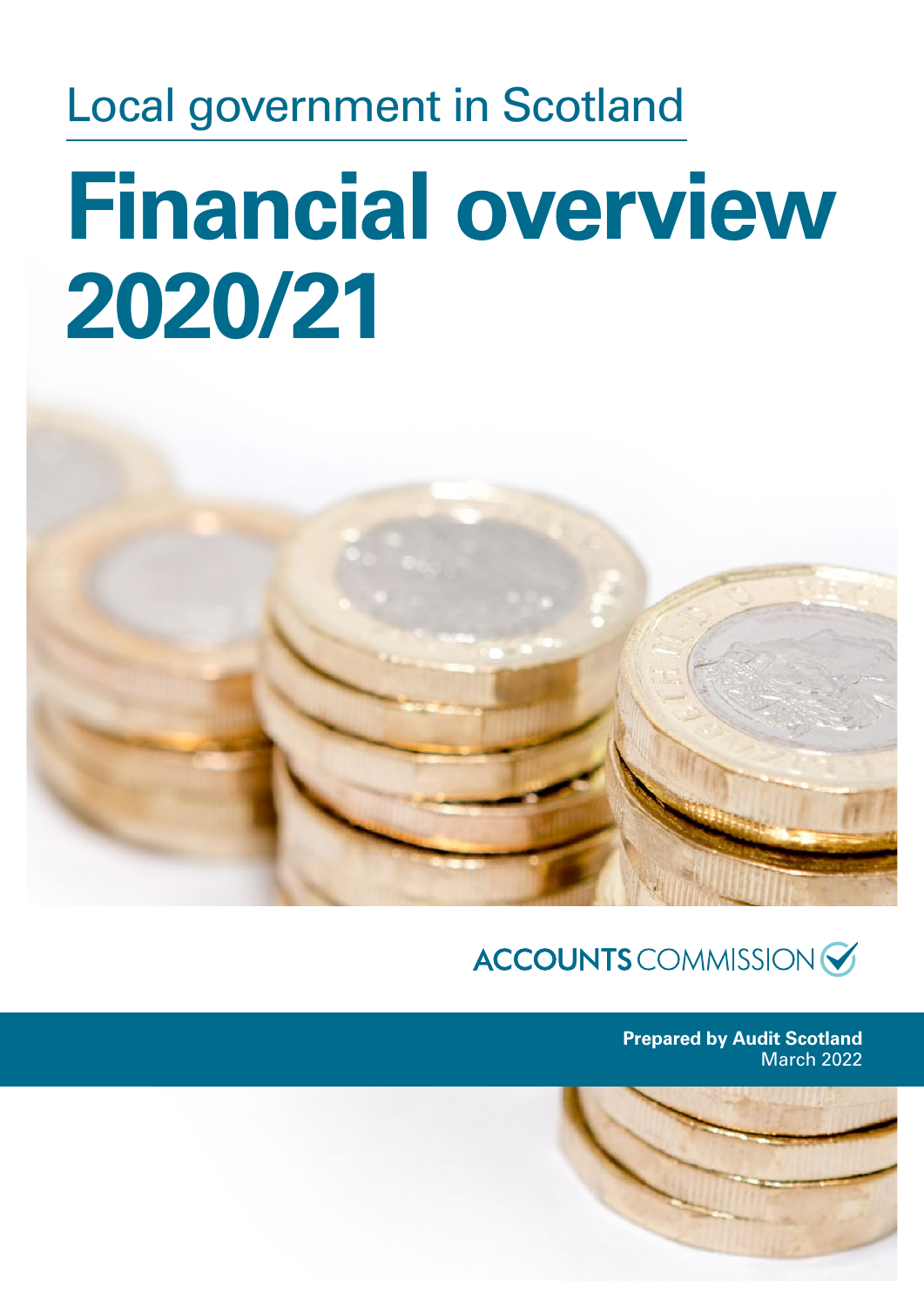## **Contents**

| Chair's introduction                       |    |
|--------------------------------------------|----|
| Key messages                               |    |
| About this report                          |    |
| 1. Councils' income in 2020/21             | 8  |
| 2. Councils' financial position in 2020/21 | 15 |
| 3. Councils' financial outlook             |    |

You can find more information on our website:

#### **Exhibits data**

Data files are available for [Exhibit 5](https://www.audit-scotland.gov.uk/uploads/docs/report/2022/nr_220310_local_government_finance.xls).

**Supplement** [Covid‑19 funding to](https://www.audit-scotland.gov.uk/uploads/docs/report/2022/nr_220310_local_government_finance_supp.pdf)  [Local Government](https://www.audit-scotland.gov.uk/uploads/docs/report/2022/nr_220310_local_government_finance_supp.pdf)  [– 2020/21](https://www.audit-scotland.gov.uk/uploads/docs/report/2022/nr_220310_local_government_finance_supp.pdf)

#### **Audit team**

The core audit team consisted of: Blyth Deans, Lynne Templeton, Martin Allan, Christopher Holgate under the direction of Brian Howarth.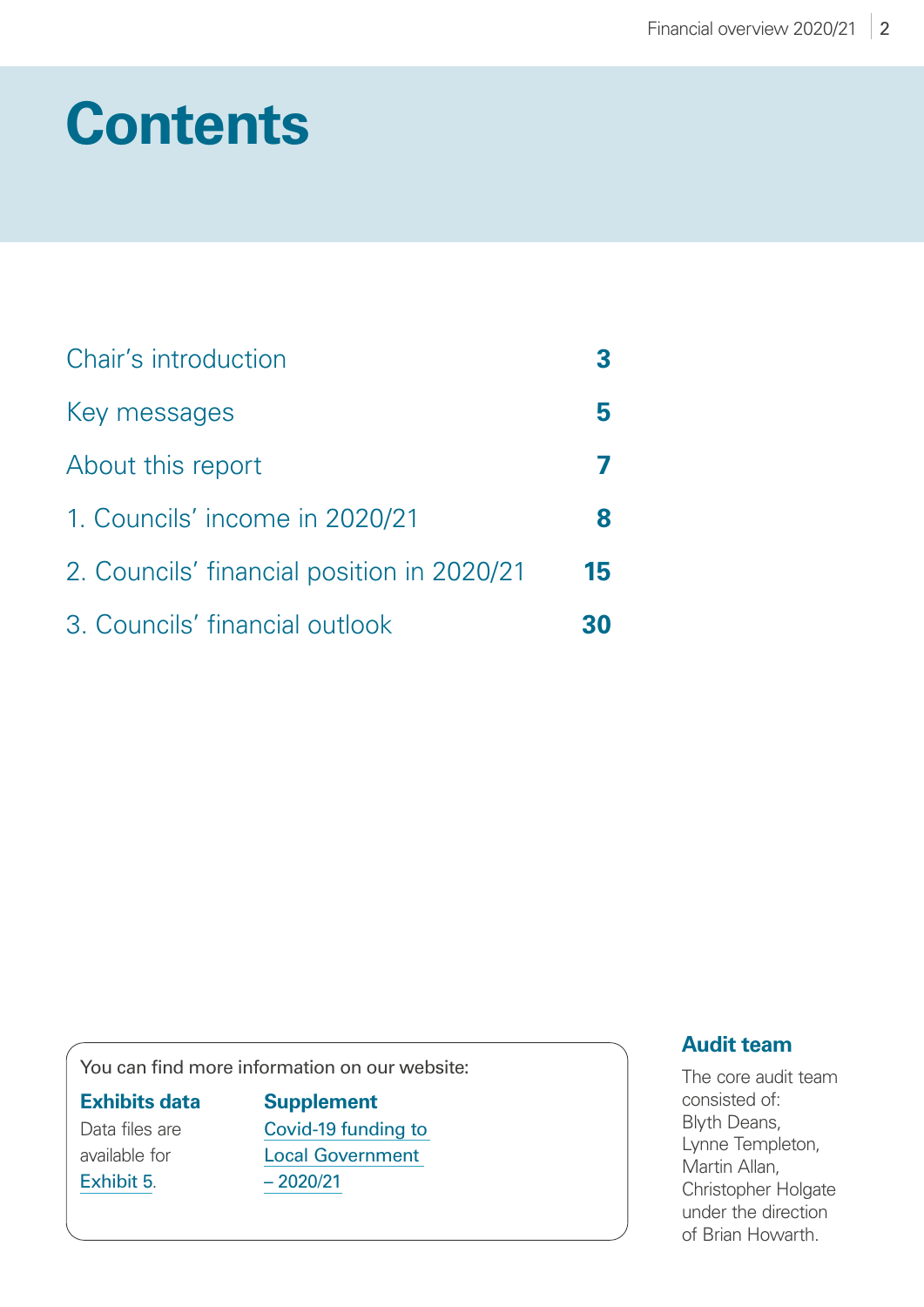## <span id="page-2-0"></span>**Chair's introduction**

Our independent overview of council finances 2020/21 covers the first full year that makes clear the impacts of Covid-19. We also look ahead to the medium- to longer-term financial outlook for councils.

That all councils have increased their reserves, boosted by late funding from the Scottish Government to help mitigate the impacts of Covid-19, distracts from the underlying pressures and continued uncertainty on council finances.

The long-term funding position for councils remains uncertain, with significant challenges ahead. This ongoing financial uncertainty for councils is exacerbated by: Scottish Government budget settlements for councils that don't go beyond one year; impacts of an ageing population; shifting and increasing demand for many council services and, alongside this, greater uncertainty over inflationary and other price pressures.

Excluding additional Covid-19 funding, councils have seen a real terms reduction in funding from the Scottish Government of 4.2 per cent since 2013/14. This is a larger reduction than the rest of the Scottish Government budget over the same period.

With increasing amounts of money ring-fenced to meet Scottish Government priorities, it means councils must focus on specific policy areas, rather than the urgent, local priorities they have identified. And while councils have rightly shifted their focus to address the immediate impacts of Covid-19, plans to transform services have slowed.

The absence of a multi-year funding settlement, alongside the ongoing impacts of Covid-19, makes it challenging for councils to plan and budget effectively for the medium and longer term. Robust forward looking financial plans, however, will be key to maintaining financial sustainability, alongside accelerating progress with transformation programmes that have stalled, addressing issues in delivering recurring savings and bringing forward proposals to reduce costs. As Covid-19 uncertainty diminishes, councils should review longer-term planning arrangements.

The pressures on councils that existed before March 2020 continue, yet now with greater intensity. As we reported in our [2021 Local](https://www.audit-scotland.gov.uk/publications/local-government-in-scotland-overview-2021)  [government overview](https://www.audit-scotland.gov.uk/publications/local-government-in-scotland-overview-2021) inequalities have been exacerbated and deepened by Covid-19. At the same time, the financial and service demands and stresses on councils have also increased.



**Dr William Moyes** Chair of the Accounts Commission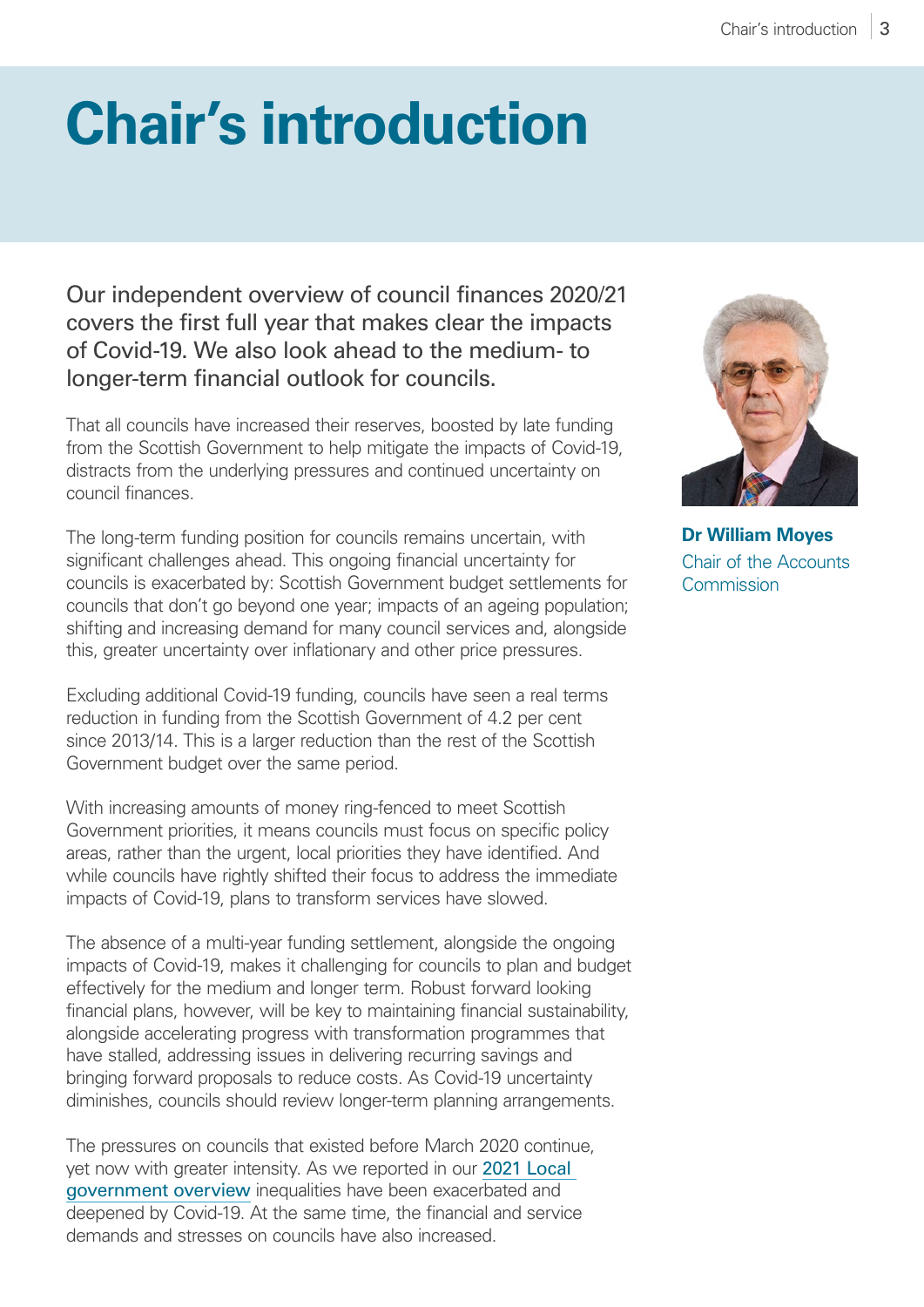Councils must manage the ongoing impacts of Covid-19, while looking ahead to local service and economic recovery and transformation, as well as delivering on Scottish Government priorities. This includes ambitions for Early Learning and Childcare, climate change and plans for a National Care Service.

Simply rewinding and trying to return services to pre-March 2020 models and levels of service isn't good enough. How to restart services, deliver differently, save money and empower communities to help redesign and reshape core services, is a massive challenge for all councils. Councils need to undertake this work, involve the communities they serve and partner organisations.

This report, alongside our second overview report (due to be published in May) which will focus on the wider performance and challenges facing local government will, we hope, be a useful analysis and support for both new and returning councillors, and senior officers, as they make difficult decisions over how best to allocate money and resource.

The Accounts Commission will [continue to publish outputs](https://www.audit-scotland.gov.uk/our-work/our-work-programme) focusing on key issues impacting local councils and communities.

Our ambition is for our independent reporting to support challenge and change across council services.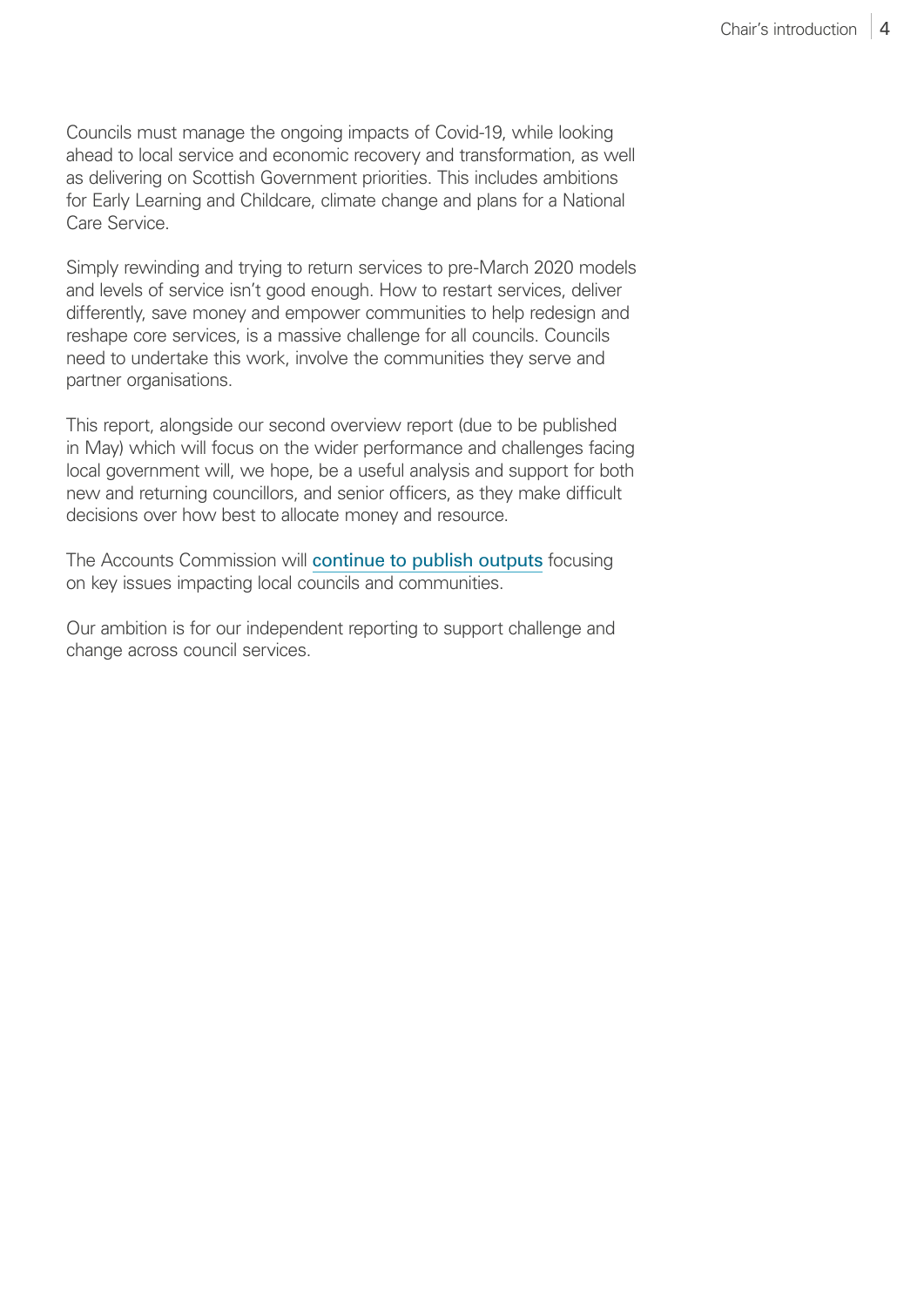## <span id="page-4-0"></span>**Key messages**

### **Local government finances 2020/21**

- **1** The Covid-19 pandemic persisted throughout 2020/21, with the Scottish Government increasing funding to councils by £1.5 billion to support them in dealing with the impacts of the pandemic.
- **2** When Covid-19 funding is excluded, there has been a real terms underlying reduction of 4.2 per cent in local government funding since 2013/14.
- **3** The underlying increase in Scottish Government funding of £358 million in 2020/21 was 1.1 per cent in real terms. But, over half of this increase is due to specific grants. Ring-fenced funding helps support delivery of key Scottish Government policies but constrains a proportion of the total funding and resources and removes any local discretion over how councils can use these funds.
- **4** Councils' income from customers and clients was affected by Covid-19 restrictions and fell by £0.5 billion.
- **5** In 2020/21, all councils reported surpluses and increased their usable reserves. The total increase in reserves was £1.2 billion (46 per cent). This increase was mainly due to late Covid-19 funding, which was unspent at 31 March 2021.
- **6** Councils administered a further £1.4 billion of Covid-19 grants on behalf of the Scottish Government in 2020/21, putting additional pressure on finance staff across councils.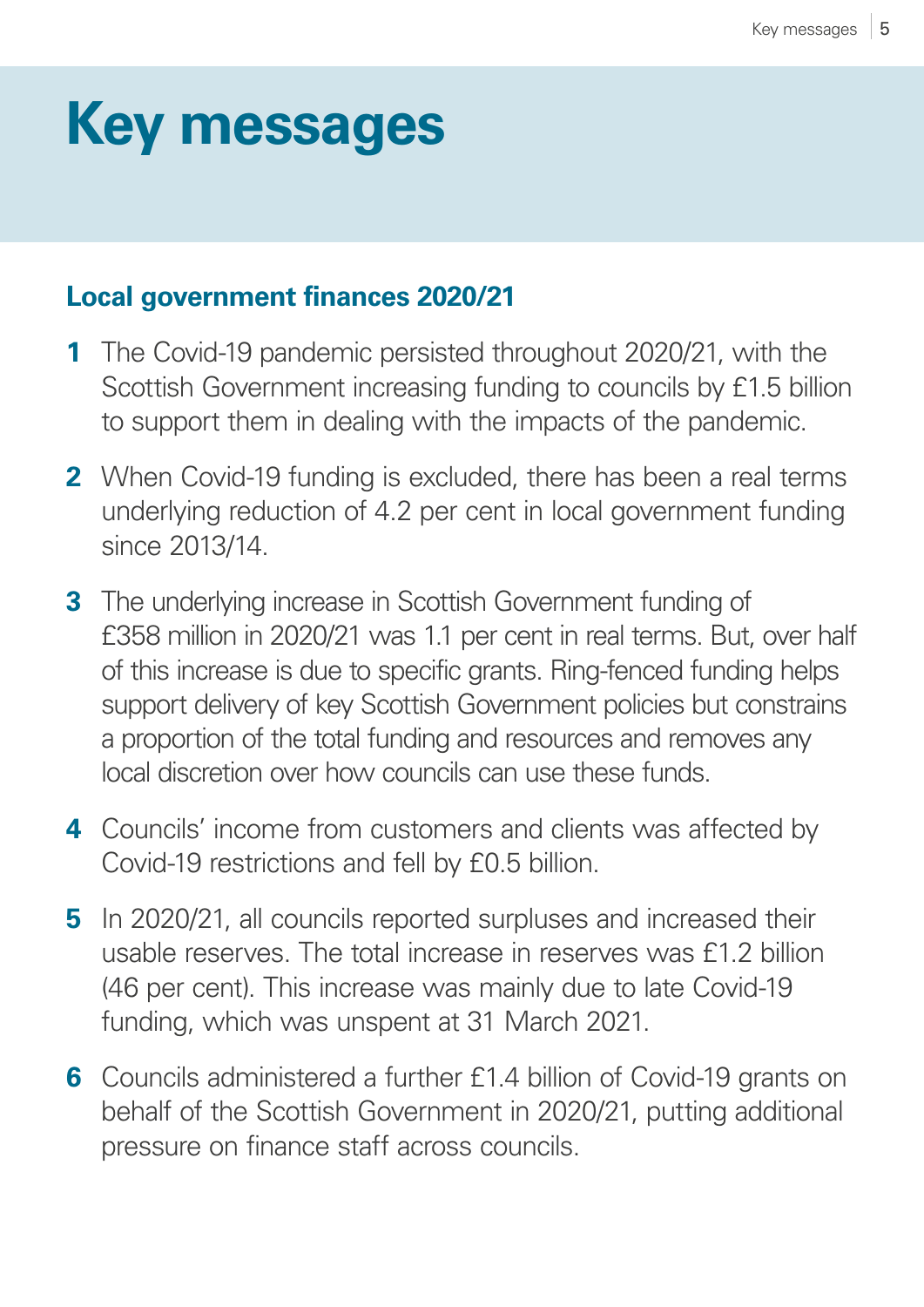- **7** Capital expenditure reduced by more than 20 per cent in 2020/21 because of Covid-19.
- **8** Covid-19 pressures contributed to greater and more frequent errors in councils' unaudited accounts.

### **Medium- and longer-term outlook for local government finances**

- **9** Scottish Government capital funding to councils is expected to fall again in 2021/22.
- **10** Uncertainty over the amount of funding available for Covid-19 recovery at the end of 2020/21 led to difficulties in setting budgets, and many councils established updated Covid-19 budgets in autumn 2021.
- **11** Covid-19 resulted in revised medium-term financial plans, but longer-term planning will need to be updated as Covid-19 uncertainty diminishes.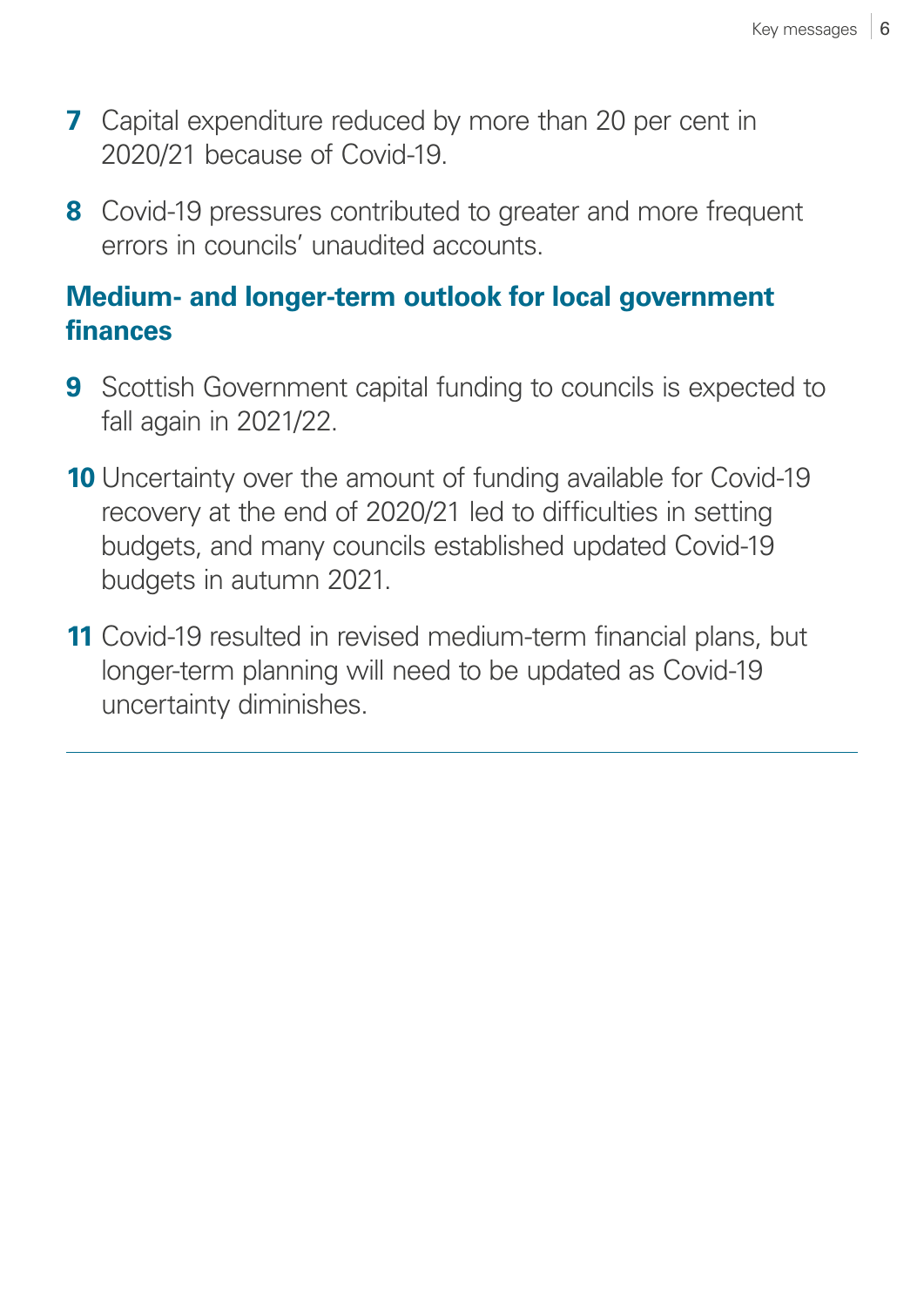## <span id="page-6-0"></span>**About this report**

**1.** This report provides a high-level independent analysis of the financial performance of councils during 2020/21 and their financial position at the end of that year. It also looks ahead and comments on the financial outlook for councils in the medium and longer terms. It is one of two overview reports that the Accounts Commission publishes each year. The second report, commenting on councils' response to and recovery from the Covid-19 pandemic, will be published in May 2022.

**2.** Our primary sources of information for the financial overview are councils' 2020/21 audited accounts, including management commentaries and the 2020/21 external annual audit reports, where available. We have supplemented this with data collected as part of a data set request issued to local auditors in April 2021. We received 22 returns by the deadline in late May 2021, and therefore some of the analysis included in this report is based on the available returns, which are only a sample of the total. The response rate from auditors (69 per cent) was lower than in previous years.

**3.** The Covid-19 pandemic has again created challenges that have affected the preparation of this report. The rescheduling of audit timetables meant that audited accounts did not require certification until 30 November 2021. Twentythree sets of accounts were certified by the revised deadline, with a further seven signed off thereafter. As at 1 February 2022, two councils' accounts are still to be certified; therefore, analysis in this report is based on 30 sets of audited accounts and two sets of unaudited accounts.

**4.** We refer to 'real terms' changes in this report. This means that we are showing financial information from past and future years at 2020/21 prices, adjusted for inflation so that they are comparable. Similarly, where comparisons with 2021/22 are made, we have adjusted for inflation to 2020/21 prices. We use gross domestic product (GDP) deflators to adjust for inflation, which are published quarterly by HM Treasury. GDP deflators are the standard approach adopted by both the UK and Scottish Governments when analysing public expenditure. As a result of the way that GDP is calculated, the increased public spending related to Covid-19 means that (in the short term) annual GDP growth rates are forecast to be volatile. To allow us to continue to provide meaningful comparisons between years, we have changed how we use GDP deflators this year. To compensate for the increased volatility, we have used an average GDP growth rate across 2020/21 and 2021/22 to separate inflation from the changes largely attributable to Covid-19 spending and changes in outputs.

**5.** We also refer to figures in 'cash terms'. This means that we are showing the actual cash or money paid or received.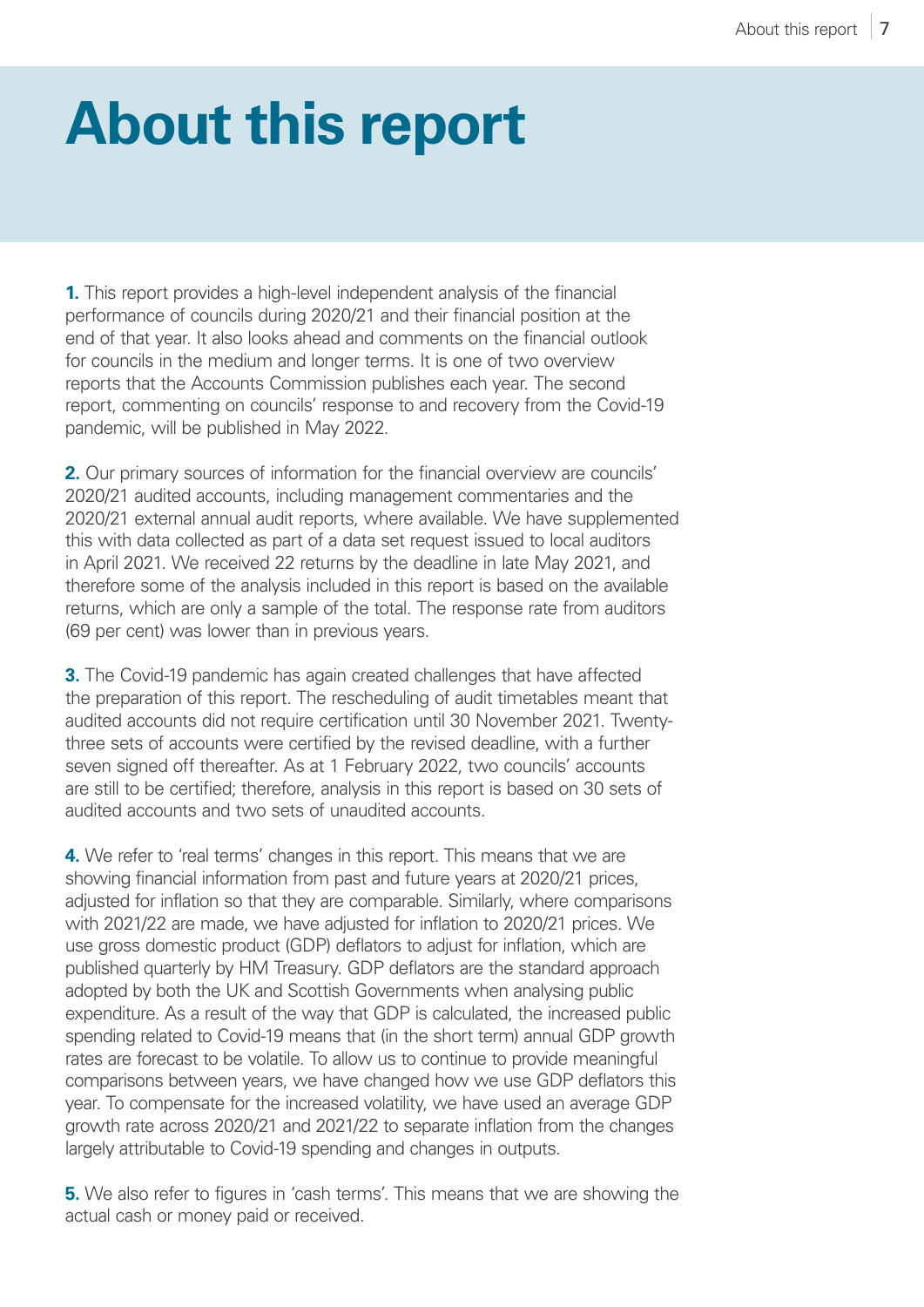## <span id="page-7-0"></span>**1. Councils' income in**  $\blacksquare$ **2020/21**

## **Key messages**

- **1** The Covid-19 pandemic persisted throughout 2020/21, with the Scottish Government increasing funding to councils by £1.5 billion to support them in dealing with the impacts of the pandemic.
- **2** The underlying increase in Scottish Government funding to councils of £358 million in 2020/21 was 1.1 per cent in real terms. But, over half of this increase is due to specific grants, which are now £710 million. Ring-fenced funding helps support delivery of key Scottish Government policies, such as expanding early learning and childcare services, but constrains a proportion of the total funding and resources and removes any local discretion over how these funds can be used by councils.
- **3** When Covid-19 funding is excluded, there has been a real terms underlying reduction in local government funding of 4.2 per cent since 2013/14.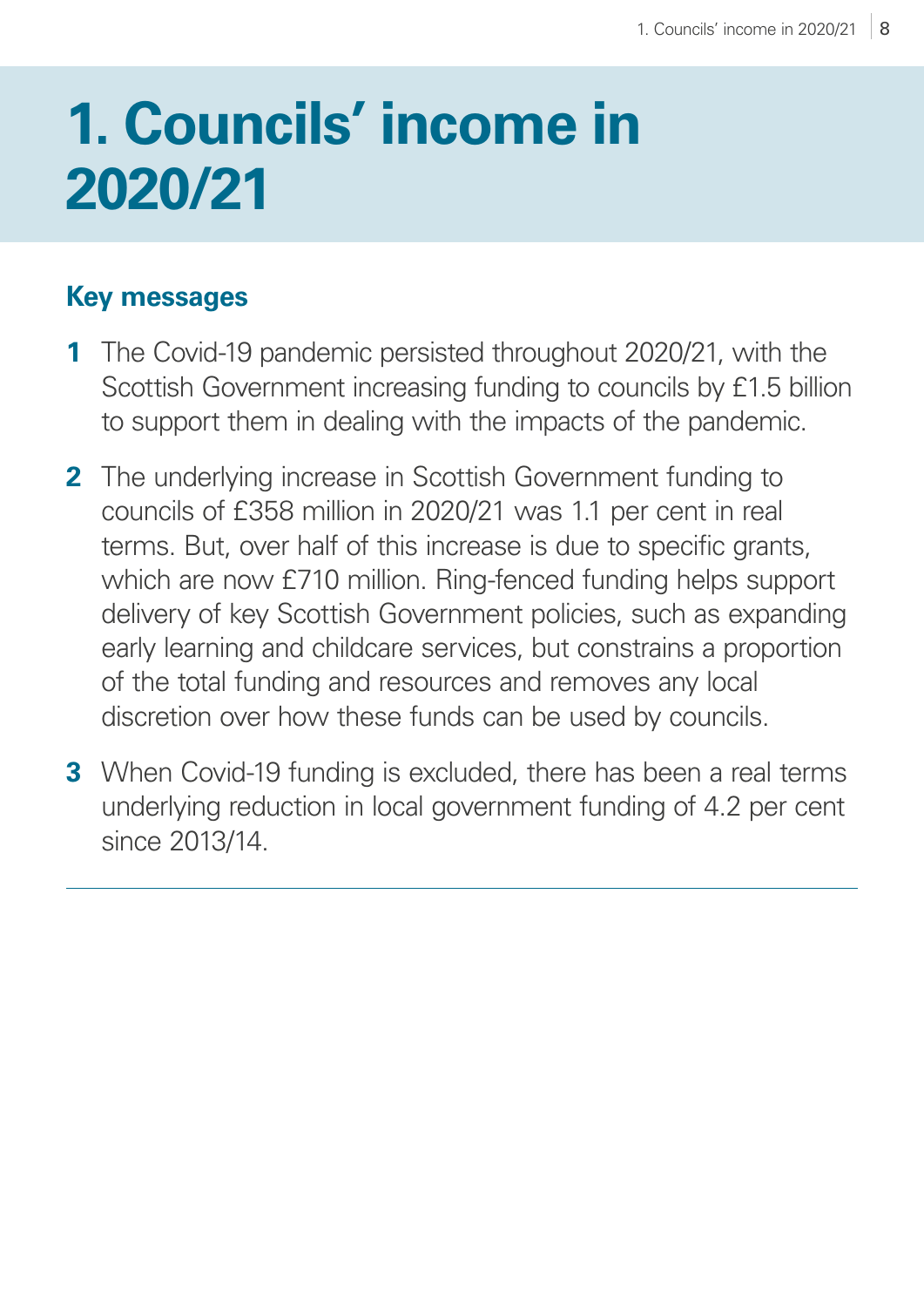## **Total revenue funding and income**

#### **Covid-19 had an impact on the whole of 2020/21**

**6.** The global pandemic and consequent restrictions emerged at the end of March 2020 and persisted throughout the 2020/21 financial year. This report is the first Local Government Overview to capture the full-year impact of Covid-19 on local government finances.

#### **Councils' total funding and income increased by £1.8 billion (10 per cent) in 2020/21, mainly as a result of additional Covid-19 funding of £1.5 billion**

<span id="page-8-0"></span>**7.** Councils' total revenue funding and income was £20.3 billion in 2020/21, an increase of £1.8 billion (or 10 per cent) on the previous year. Comparing 2020/21 with 2019/20 [\(Exhibit 1, page 10\)](#page-9-0) shows that most funding comes from the Scottish Government in both years and illustrates the impact of Covid-19 additional funding on the overall funding of councils (7 per cent of funding received).

**8.** Additional Covid-19 funding included as part of the General Revenue Grant was £1.3 billion, and additional Covid-19-specific grant funding was £0.2 billion in 2020/21. When this is excluded, total revenue and income increased by £0.3 billion, or 1.6 per cent, compared with the previous year.

#### **Councils' income from customer and client receipts reduced by an average of 25 per cent**

**9.** Scotland wide, the reduction in income from customer and client receipts is estimated at £0.5 billion. Significant income streams were affected by Covid-19 restrictions and measures. Glasgow City and Fife Councils both suffered significant reductions in cultural and community income and car parking income. Orkney and Argyll and Bute Councils identified reductions in pier and harbour income as a direct consequence of Covid-19 travel restrictions. Councils have also experienced reductions in income from school meals, building warrants and trade waste disposal.

#### **Council tax rates increased by 4.5 per cent in 2020/21**

**10.** All councils raised council tax levels in 2020/21. The average rate increase across Scotland was 4.5 per cent. The lowest increase was 3 per cent in Clackmannanshire, Inverclyde and South Lanarkshire Councils. Twenty councils increased council tax by 4.8 per cent in line with the Scottish Government cap on council tax rate increases.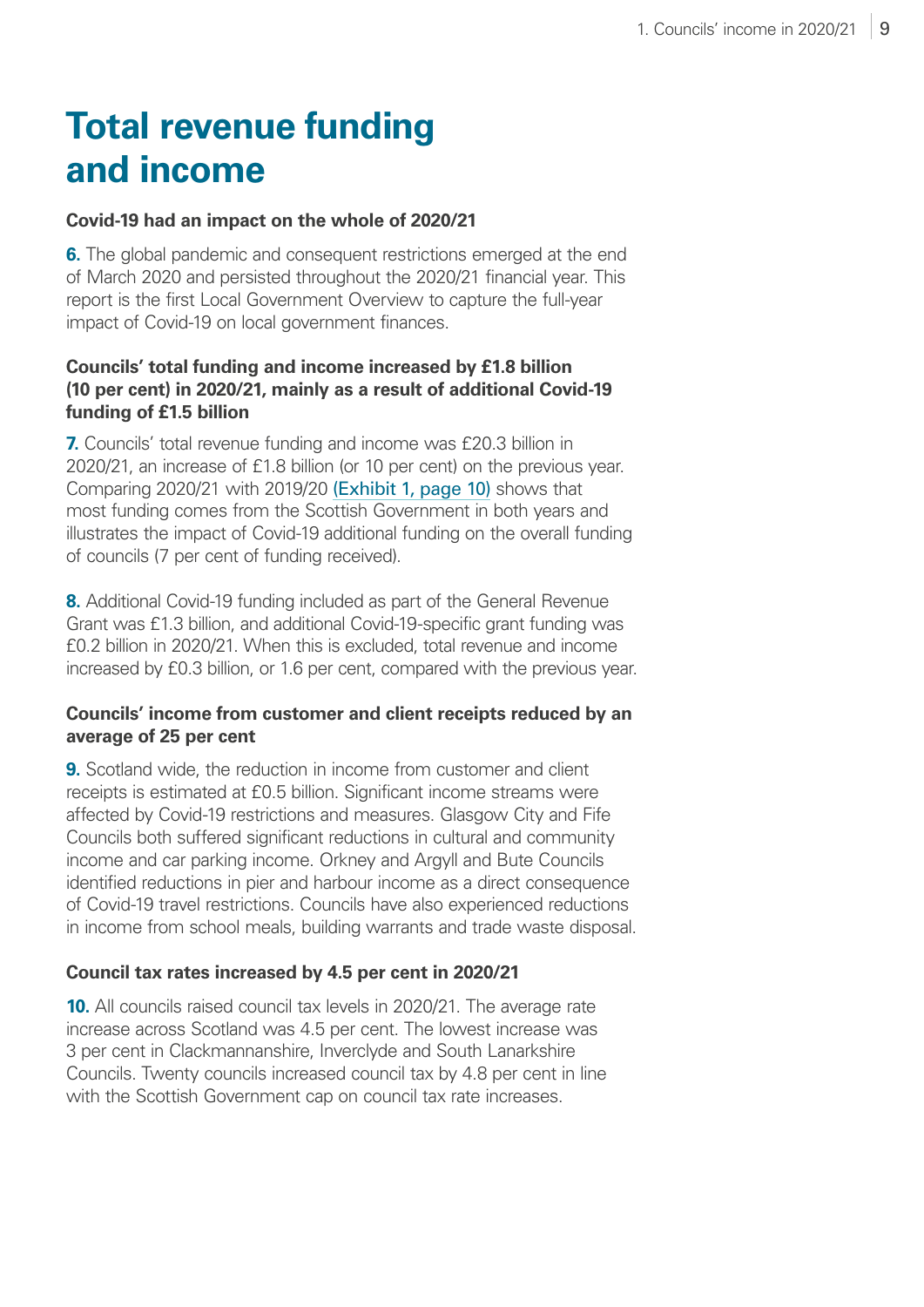## <span id="page-9-0"></span>**Exhibit 1.**

#### **Sources of funding and income, 2019/20 and 2020/21**

Councils' total funding and income increased by £1.8 billion (10 per cent) in 2020/21, mainly as a result of additional Covid-19 funding of £1.5 billion.

| £18.5 bn | £20.3 bn | <b>Additional Covid-19 funding</b><br>represented 7% of total funding<br>and income received by councils<br>in 2020/21 |  |  |  |
|----------|----------|------------------------------------------------------------------------------------------------------------------------|--|--|--|
| 2019/20  | 2020/21  |                                                                                                                        |  |  |  |
| 10.7%    | 7.4%     | Customer and client receipts                                                                                           |  |  |  |
| 6.7%     | 6.5%     | Housing Revenue Account rents                                                                                          |  |  |  |
| 13.5%    | 12.7%    | Council tax                                                                                                            |  |  |  |
| 16.2%    | 17.1%    | <b>Grants including Scottish Government</b><br>and other sources                                                       |  |  |  |
| 0.0%     | 1.2%     | Covid-19-specific grants                                                                                               |  |  |  |
| 0.0%     | 6.2%     | General revenue Covid-19 funding                                                                                       |  |  |  |
| 52.9%    | 52.9%    | General revenue funding and<br>non-domestic rates                                                                      |  |  |  |

Source: Audited financial statements 2019/20 and 2020/21

#### **Council tax collection rates across Scotland fell by 1 per cent**

**11.** Council tax debts accumulate over many years. The in-year collection rate (for 2020/21 charges) fell from an average of 95.8 per cent to 94.8 per cent. The 1 per cent fall in collection rate contributed to a reduction in income of £30 million. The total amount of council tax billed, taking account of council tax reductions, was £2.7 billion. Of this total, £2.5 billion was collected by 31 March 2021. Collection rates fell across all councils [\(Exhibit 2, page 11\)](#page-10-0), with Glasgow City Council experiencing the largest reduction. Some councils chose to defer or reschedule debt recovery as part of their Covid-19 responses.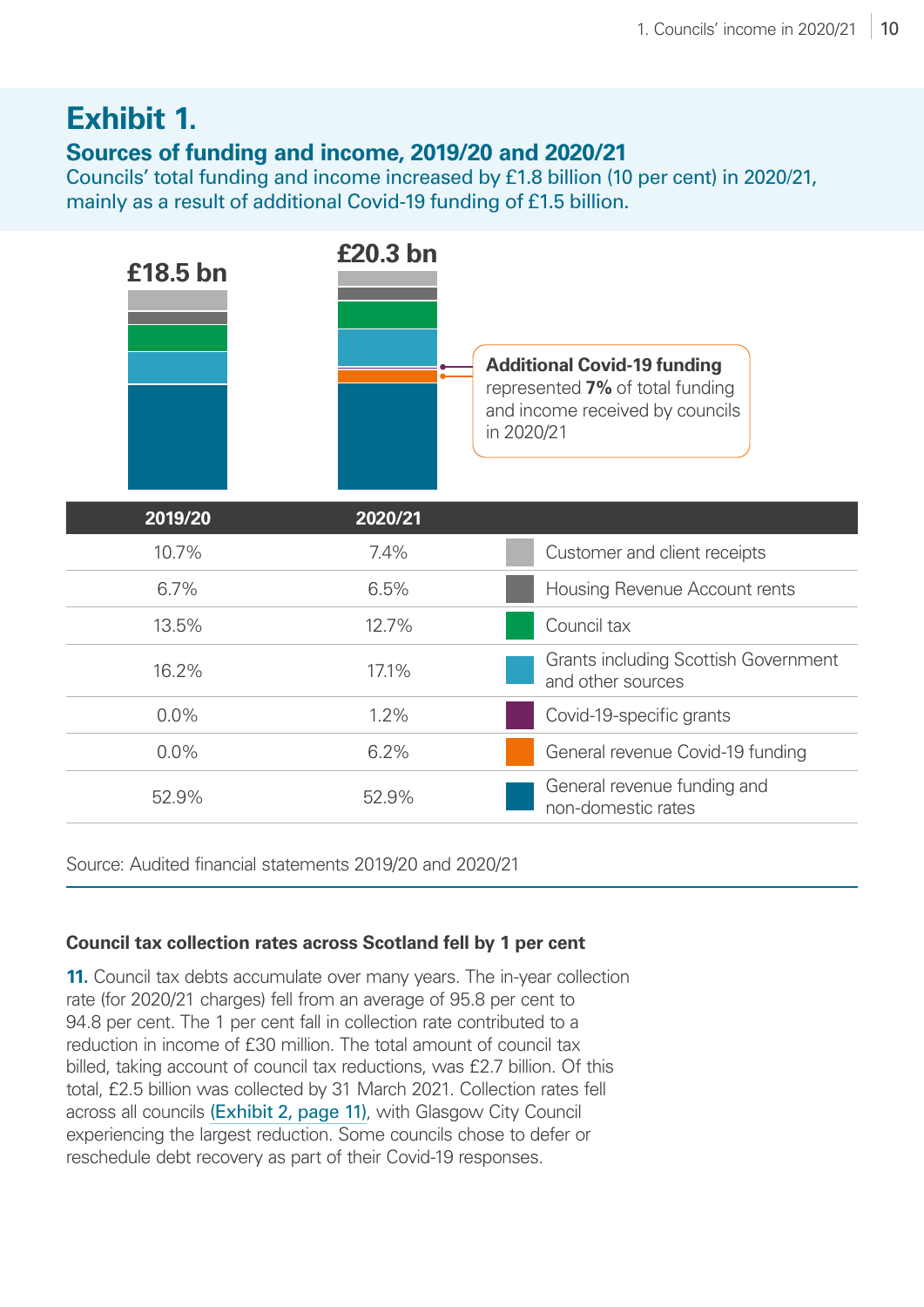## <span id="page-10-0"></span>**Exhibit 2.**

#### **Council Tax collection rates**

The average Council Tax collection rate across Scotland fell by 1 per cent in 2020/21.



Source: Scottish Government Council Tax Collection Statistics 2020-21, Audited financial statements 2020/21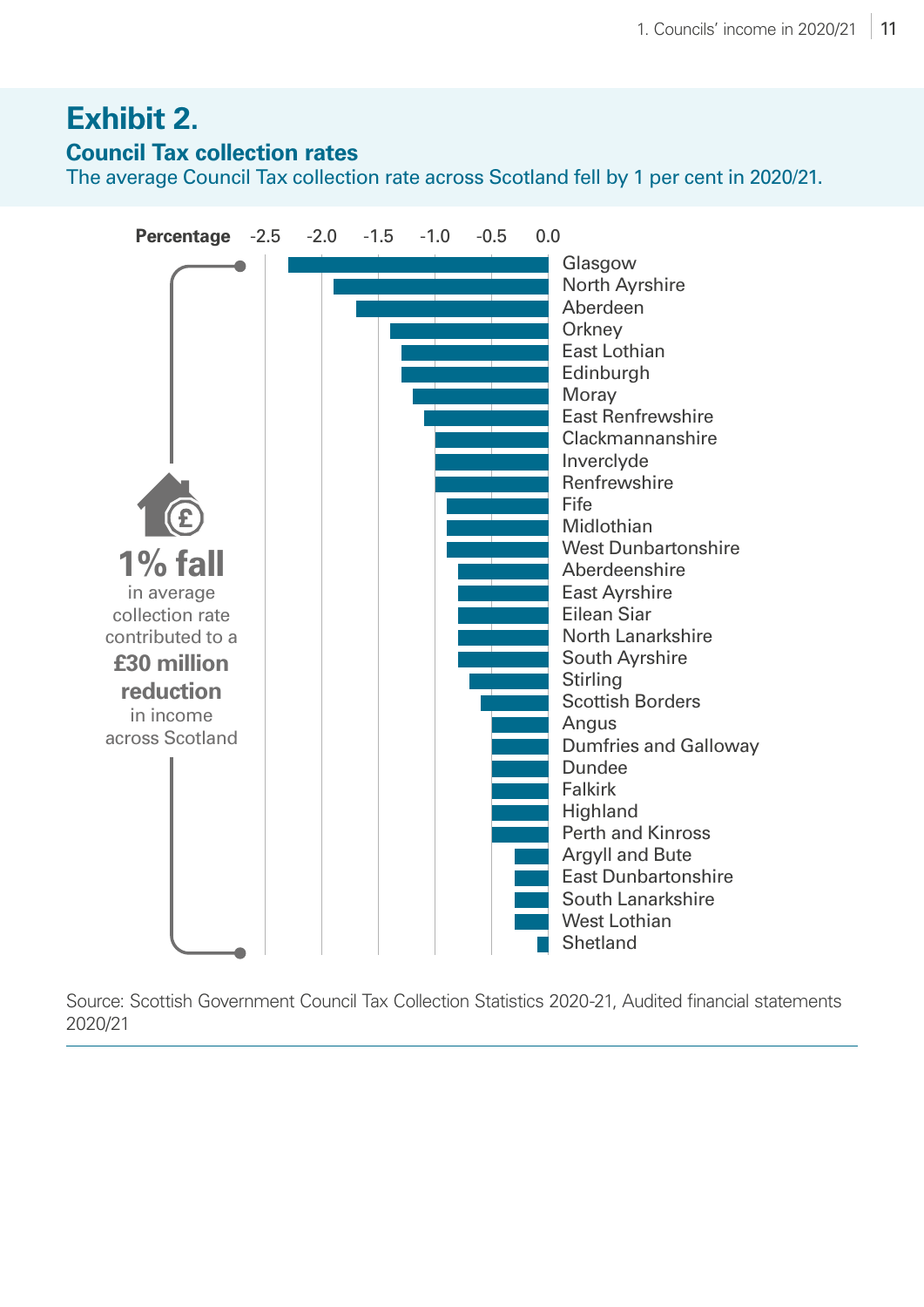## **Scottish Government funding**

**Scottish Government revenue funding increased by 13 per cent in real terms in 2020/21. This was mainly due to Covid-19 funding of £1.5 billion**

**12.** As noted in [paragraph 7](#page-8-0), Scottish Government funding forms a significant proportion of the total funding available to local government. The proportion increased from 55.7 per cent in 2019/20 to 58.6 per cent in 2020/21.

**13.** In 2020/21, total revenue funding from the Scottish Government increased by 15.6 per cent in cash terms and by 13.0 per cent in real terms [\(Exhibit 3\)](#page-11-0). Most of this increase was due to additional Covid-19 funding of £1.5 billion, including £1.3 billion of general revenue funding and £0.2 billion of specific grants.

## <span id="page-11-0"></span>**Exhibit 3.**

#### **Changes in Scottish Government revenue funding in 2020/21**

Scottish Government revenue funding increased by 13 per cent in real terms in 2020/21, although the increase largely relates to additional specific revenue grants and non-recurring Covid‑19 funding.

|                                                       | 2019/20<br>£ million | 2020/21<br>£ million | <b>Cash</b><br>change<br>$\frac{9}{6}$ | <b>Real terms</b><br>change<br>$\frac{9}{6}$ |
|-------------------------------------------------------|----------------------|----------------------|----------------------------------------|----------------------------------------------|
| General revenue grant and non-domestic<br>rate income | 9,811.4              | 9,967.5              | 1.6                                    | $-0.7$                                       |
| Specific revenue grants <sup>1</sup>                  | 507.7                | 709.8                | 39.8                                   | 36.6                                         |
| Non-recurring Covid-19 funding                        |                      | 1,253.5              |                                        |                                              |
| <b>Total revenue funding</b>                          | 10,319.1             | 11,930.7             | 15.6                                   | 13                                           |
| $GRG + NDRI + SRG$                                    | 10,319.1             | 10.677.2             | 3.5                                    |                                              |

Note: 1. Includes specific revenue grants for Covid-19.

Source: Finance Circulars 2/2020 and 5/2021 and Scottish Government budget documents.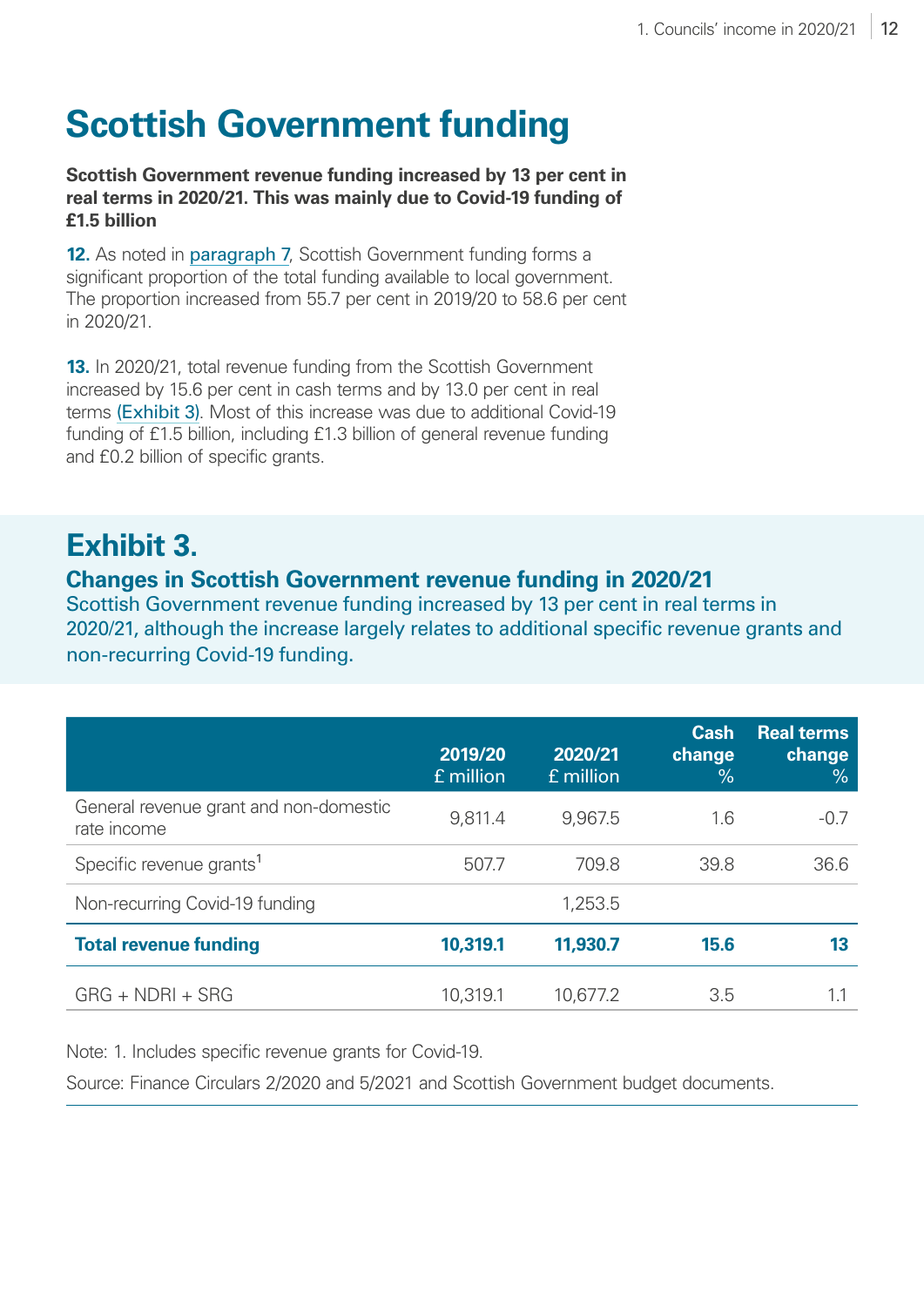**14.** Total revenue funding of £11.9 billion consisted of general resource grant (GRG) funding of £8.1 billion, non-domestic rates (NDR) distribution of £1.8 billion, specific grants of £0.7 billion and non-recurring Covid-19 funding of £1.3 billion.

**15.** The Scottish Government NDR relief, which was announced in March 2020 to help businesses deal with the impact of Covid-19, resulted in a significant change in the expected income collected from NDR, and this was reflected in the funding given to councils. NDR funding reduced from £2.8 billion in 2019/20 to £1.8 billion in 2020/21. A compensatory increase was given to councils as GRG, as part of a guarantee by the Scottish Government to ensure total funding.

#### **Specific Scottish Government grants contributed to over half of the underlying increase in funding of 1.1 per cent in real terms**

**16.** When non-recurring Covid-19 funding is excluded, the increase in funding from the Scottish Government is 3.5 per cent in cash terms and 1.1 per cent in real terms. The increase in underlying revenue funding was £358 million.

**17.** In previous overview reports, we identified that increasing amounts of the Scottish Government's total funding to councils is for specific purposes. This trend continued in 2020/21. Over half of the increase was accounted for by specific revenue grants, including an additional £201 million to fund expanding early learning and childcare services. However, the Scottish Government gave councils flexibility in 2020/21 to use the funding for early learning and childcare to support their responses to Covid-19.

**18.** Specific revenue grants made up 6.7 per cent of recurring revenue funding in 2020/21, up from 4.9 per cent the previous year.

#### **There was a 7 per cent real terms increase in funding to councils in 2020/21, due to Covid-19. However, the underlying decrease is 4.2 per cent since 2013/14**

**19.** Funding from the Scottish Government to local government between 2013/14 and 2020/21 increased by 7.0 per cent in real terms. The Scottish Government received Scottish budget increases for Covid-19 **Barnett consequentials** of £9.5 billion and £1.3 billion was given to councils to support services and Covid-19 responses.

**20.** Excluding the effect of Covid-19 funding, the underlying cumulative funding position for councils has fallen by 4.2 per cent in real terms since 2013/14 [\(Exhibit 4, page 14\)](#page-13-0). This demonstrates that local government funding has been reduced by proportionately more than the rest of the Scottish Government budget over this period. The Scottish Government is committed to protecting the Health Budget which has a direct impact on all other areas of the Scottish Budget, including local government.

#### **Barnett consequentials**

Throughout 2020/21, the UK Government introduced various spending measures to support households, businesses, and public services in recovering from the impact of Covid-19. Some of these spending measures resulted in Barnett consequentials. The Barnett formula is the way the UK Government ensures that a share of additional funding – allocated only to England – is provided fairly to Scotland. Wales, and Northern Ireland.

The formula delivers a fixed percentage of additional funding allocated in England to services which are devolved, but there is no requirement for this additional funding to be spent in the devolved administrations on the services which generated the additional funding. Each devolved administration can allocate these funds as it believes appropriate.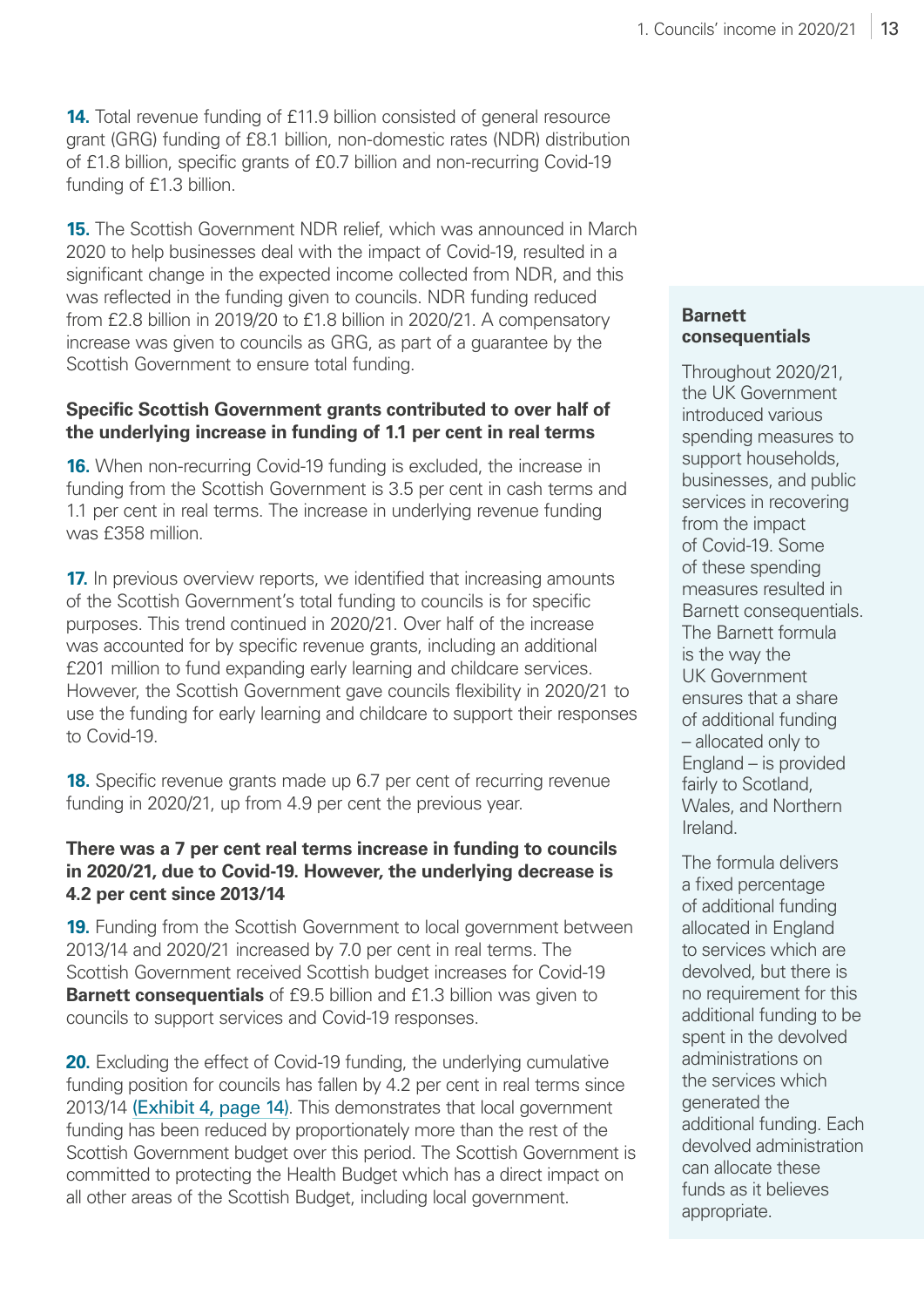## <span id="page-13-0"></span>**Exhibit 4.**

#### **A comparison of real-terms changes in revenue funding in local government and other Scottish Government areas (including and excluding Covid-19 funding)**

The second graph shows that, funding from the Scottish Government to local government between 2013/14 and 2020/21 decreased by 4.2 per cent in real terms once Covid‑19 funding is removed.



Source: Finance Circular 5/2021 and Scottish Government budget documents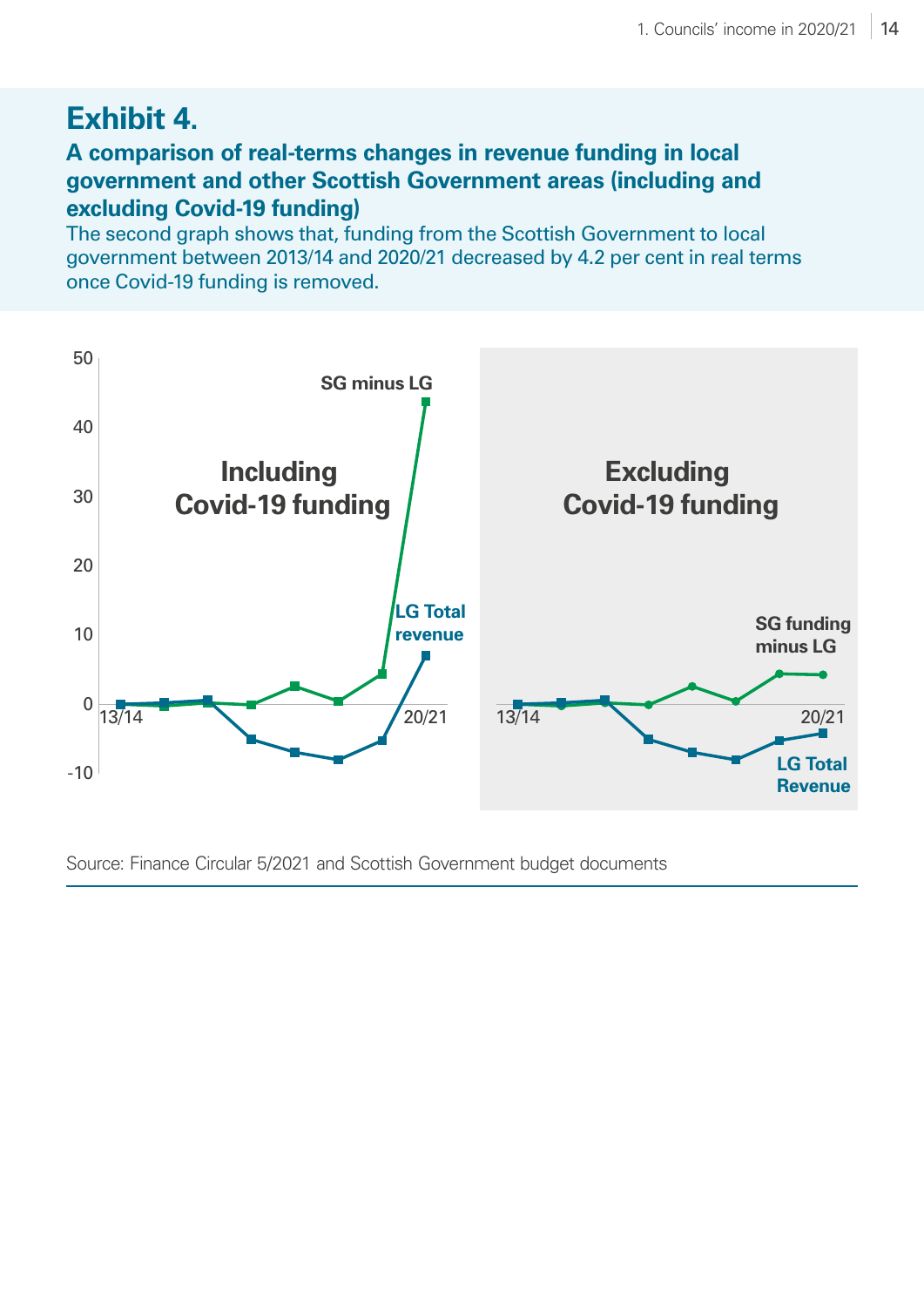## <span id="page-14-0"></span>**2. Councils' financial position in 2020/21**

### **Key messages**

- **1** Savings plans were mostly delivered across councils, but with significant variation.
- **2** All councils increased their usable revenue reserves, mainly due to late Covid-19 funding which was unspent at 31 March 2021. The total increase was £1.2 billion.
- **3** Capital expenditure reduced by more than 20 per cent in 2020/21 due to Covid-19.
- **4** Councils administered a further £1.4 billion of Covid-19 grants on behalf of the Scottish Government. The need to administer payment of these grants quickly to support the local economy put additional pressure on finance staff across councils.
- **5** Covid-19 pressures contributed to greater and more frequent errors in councils' unaudited accounts. Auditors also reported wider issues relating to Covid-19, including the slowing of progress in some councils' transformation plans, the impact of reduced income on arm's-length external organisations (ALEOs) and what that means for their financial sustainability, identified weaknesses in internal control systems, and adverse impacts on long-term planning and capacity.
- **6** In line with the recovery in global stock markets, pension fund investments performed well. In addition, the triennial funding position improved.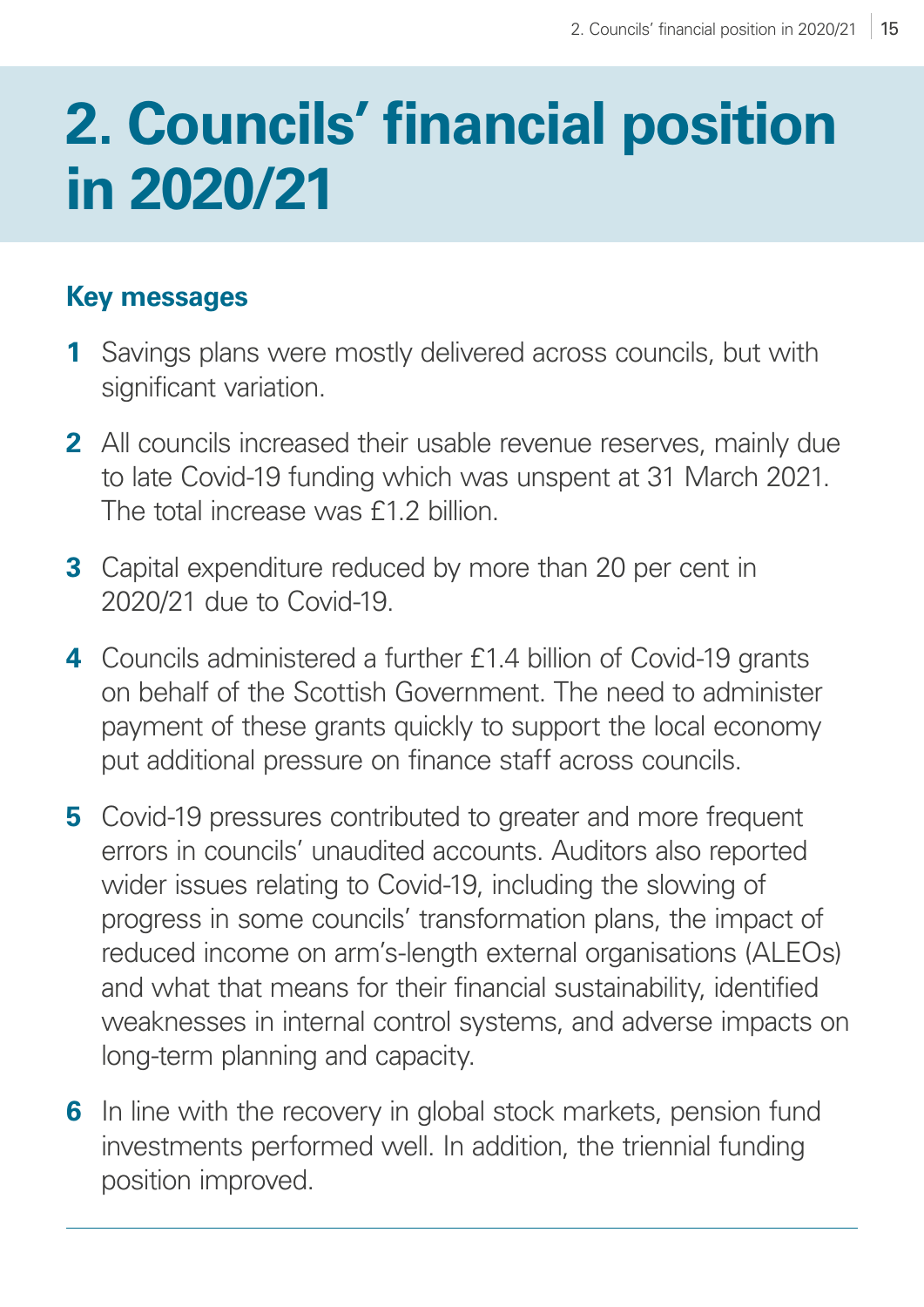## **Council budgets and outturn 2020/21**

#### **In 2020/21, initial budget gaps were consistent with previous years**

**21.** In 2020/21, councils identified net expenditure of £13.5 billion in initial budgets. These were budgets that were set before the Covid-19 lockdown in late March 2020. The budget gap at the time was £0.5 billion (1.7 per cent), which was consistent with the gap identified in the previous year.

**22.** Planned savings were the most common way of addressing expected budget gaps in 2020/21, although plans also included reference to income generating activities and reprofiling loan fund repayments to make savings.

#### **Savings plans were mostly delivered across councils, but with significant variation**

23. An analysis of a sample of 14 councils identified that, on average, 83 per cent of the planned savings were achieved. However, there was significant variation in how individual councils performed against their savings targets:

- East Lothian Council achieved savings of £3.1 million (99 per cent of those budgeted) in 2020/21. However, of this total, only £1 million (35 per cent) of savings were on a recurring basis. Council officers have recognised the risk of not achieving these savings annually and the council is reviewing its budgeted savings.
- Angus Council set a Change Programme saving target for 2020/21 of £9 million. The council achieved actual savings of £8.5million (95 per cent).
- Comhairle nan Eilean Siar, which planned to make £2.6 million of savings in 2020/21, achieved savings of £1.6 million or 62 per cent. The auditors note that service redesign savings of £1.0 million were not achieved, as resources were reallocated to the council's Covid-19 response.
- Fife Council planned to achieve efficiency savings of £13 million and achieved actual savings of £8 million (65 per cent). The shortfall was dealt with by in-year alternative savings, such as alternative cost reductions, unused contingency funding and a change in accounting treatment of loan charges.

**24.** Non-recurrent savings can include savings made as a result of delays in recruitment due to Covid-19; savings in budget provisions for energy and NDR costs; reduced operational costs arising from the Covid-19 impact on service delivery; and reductions in borrowing costs resulting from lower than anticipated capital spending.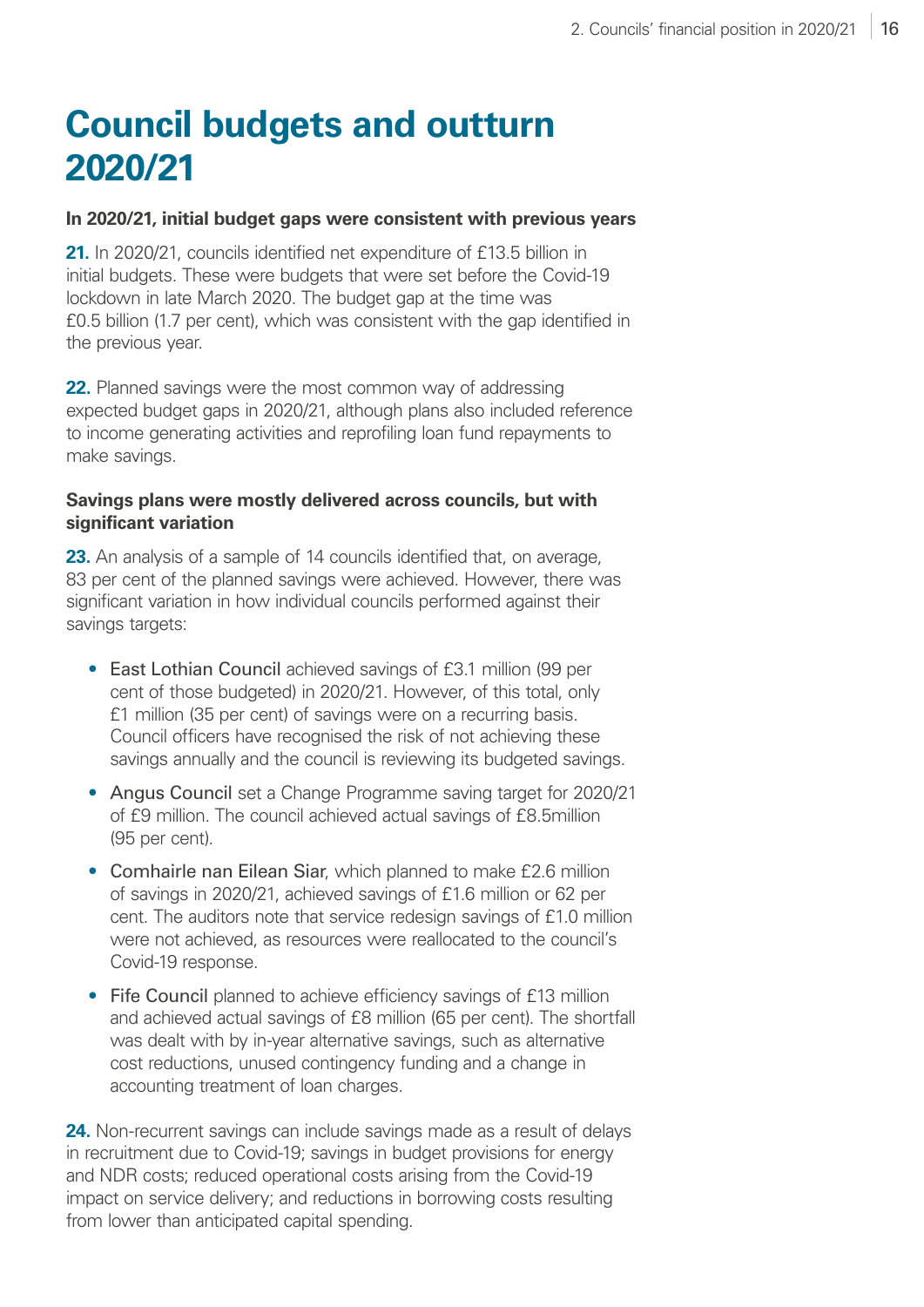#### **All councils reported surpluses and increased their usable reserves in 2020/21. The total increase was £1.2 billion (46 per cent). This increase was mainly due to late Covid-19 funding, which is earmarked to be spent on Covid-19 recovery activity over the next two financial years**

**25.** All councils increased their total usable reserves at 31 March 2021 to £3.8 billion. This represents an increase of £1.2 billion (46 per cent) on the previous year and includes revenue and capital reserves. [Exhibit 5 \(page 18\)](#page-17-0) shows increases in councils' usable reserves during 2020/21.

**26.** Most of the increase in 2020/21 is in general fund reserves (including Housing Revenue Account, HRA) of £1.1 billion. This is predominantly due to a significant element of Covid-19 funding that was issued to councils very late in the financial year. This contributed to about a 70 per cent increase in reserves held by councils at the end of 2020/21. However, the view of the Convention of Scottish Local Authorities (COSLA) is that this funding is fully committed and most will be spent in 2021/22, with an element carried forward to be spent in 2022/23.

**27.** The timeline of funding announcements made by the Scottish Government during 2020/21 [\(Supplement: Covid‑19 funding to Local](https://www.audit-scotland.gov.uk/uploads/docs/report/2022/nr_220310_local_government_finance_supp.pdf)  [Government – 2020/21\)](https://www.audit-scotland.gov.uk/uploads/docs/report/2022/nr_220310_local_government_finance_supp.pdf) illustrates the challenges faced by councils in receiving and spending this additional money.

#### **Reductions in expenditure and savings achieved contributed to about 30 per cent of the increase in councils' reserves in 2020/21**

**28.** COSLA notes that, during 2020/21, councils faced challenges arising from a combination of loss of income and additional expenditure and had to manage financial projections without any guarantee of any additional financial support from either the UK or Scottish Governments. As a result, councils took steps to reduce expenditure and achieve budgeted savings where possible to mitigate the impact of the pandemic. As financial support was announced later in 2020/21 some of the short-term measures taken during the year by councils, to manage their budgets, resulted in increases in council reserves due to service underspends. Around 30 per cent of the increase in reserves is attributed to service underspends.

**29.** Over the same period, it was not possible to progress spending in some policy areas, such as expanding early years services and employability programmes, adding to a short-term increase in the level of reserves held.

#### Supplement: **[Covid-19](https://www.audit-scotland.gov.uk/uploads/docs/report/2022/nr_220310_local_government_finance_supp.pdf)  [funding to Local](https://www.audit-scotland.gov.uk/uploads/docs/report/2022/nr_220310_local_government_finance_supp.pdf)  [Government](https://www.audit-scotland.gov.uk/uploads/docs/report/2022/nr_220310_local_government_finance_supp.pdf)  [– 2020/21](https://www.audit-scotland.gov.uk/uploads/docs/report/2022/nr_220310_local_government_finance_supp.pdf)**

**Accounts** Commission March 2021

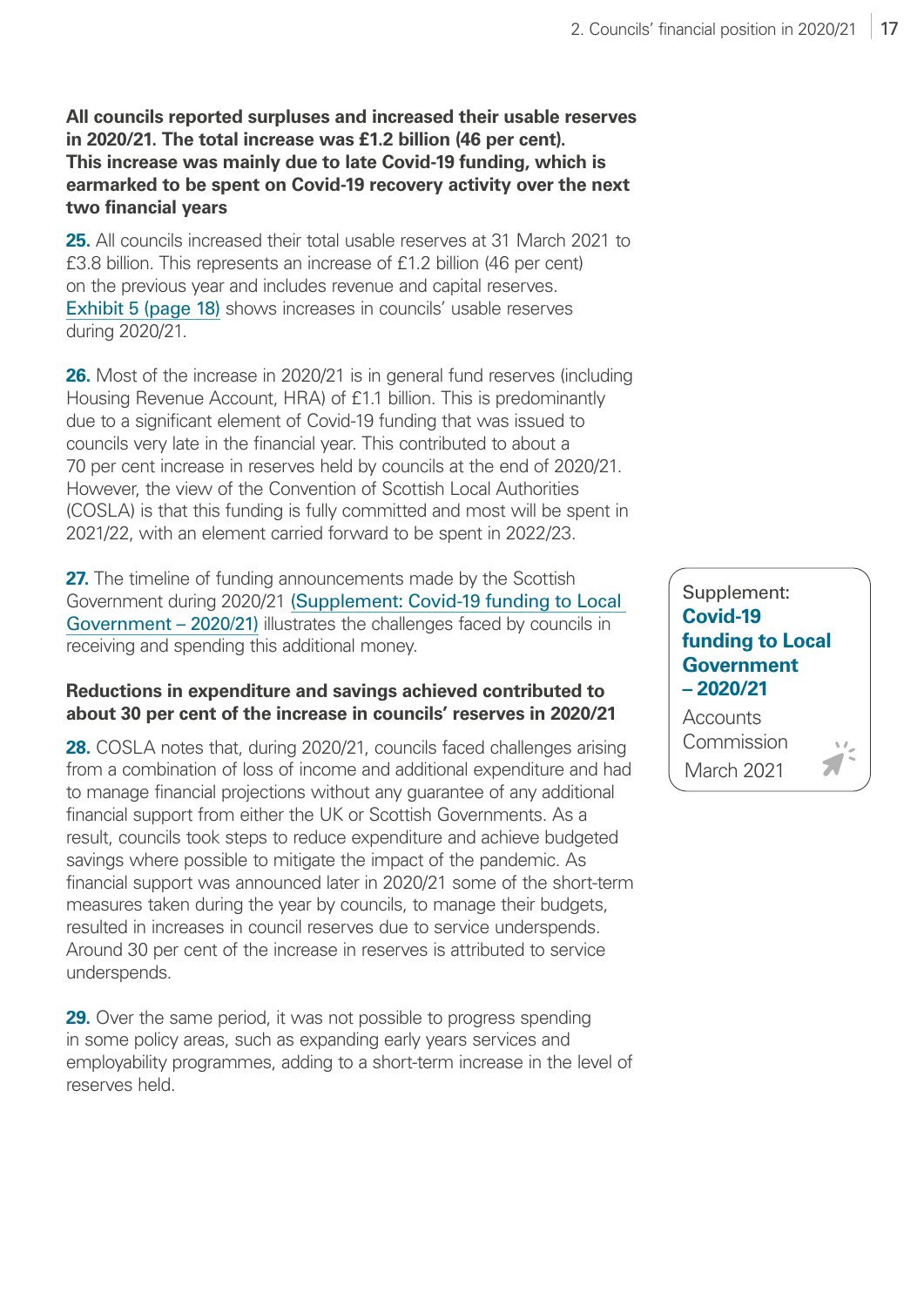### <span id="page-17-0"></span>**Exhibit 5.**

#### **Increases in councils' usable reserves during 2020/21**

All councils increased their usable reserves.



Note: [Exhibit 5 data](https://www.audit-scotland.gov.uk/uploads/docs/report/2022/nr_220310_local_government_finance.xls) available to download on our website.

Source: Audited financial statements 2020/21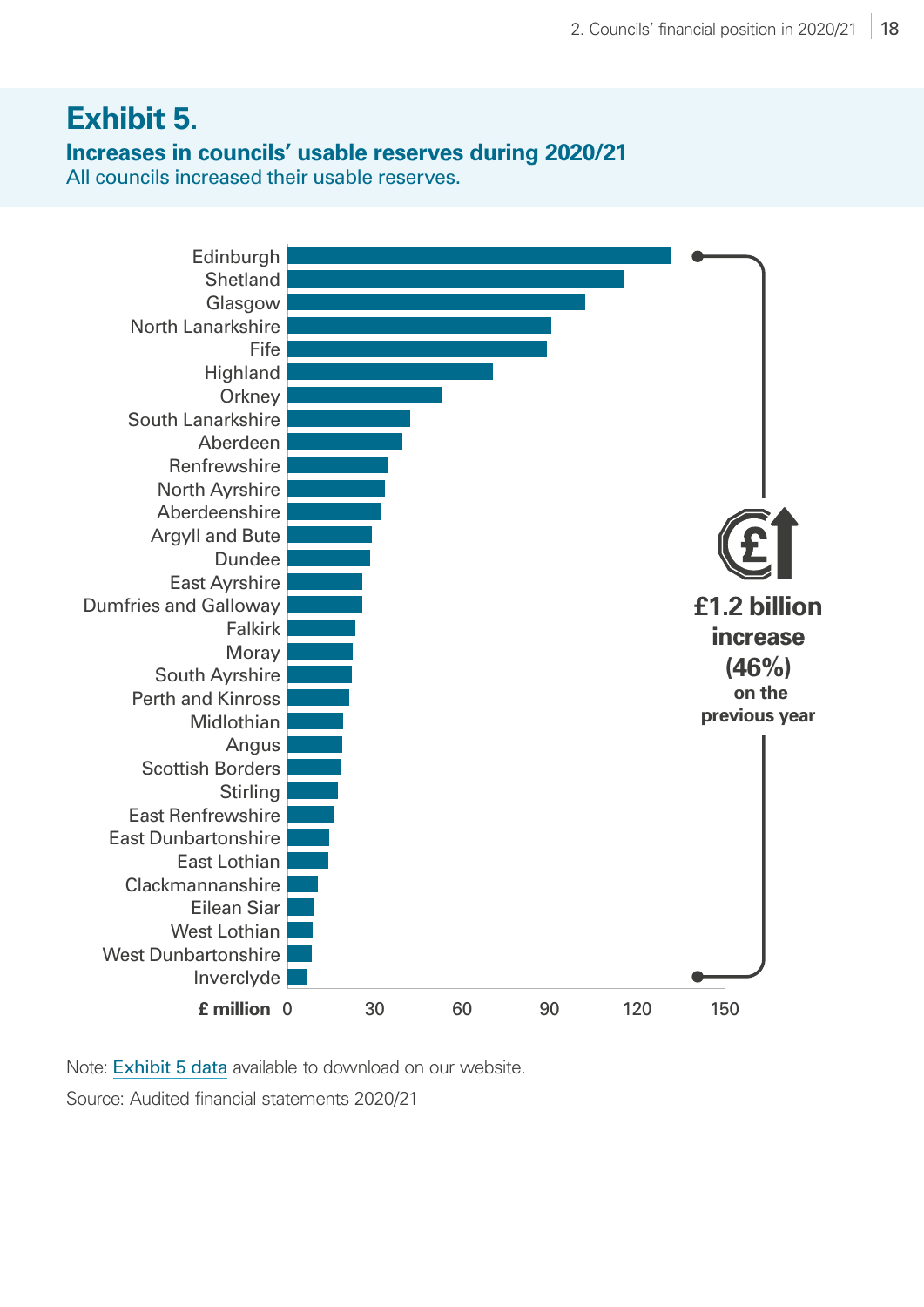## **Reserves**

**Most of the increase in the general fund is committed to Covid-19 recovery** 

**30.** [Exhibit 6 \(page 20\)](#page-19-0) shows the nature and value of usable reserves in 2020/21. Within the committed element of the general fund, councils' accounts have not always clearly identified the element arising from Covid-19 funding, but at least £650 million of the increased balance is identified for Covid-19 recovery, and we believe that the actual amount is much higher.

#### **Recommendation**

Elements of Covid-19 funding that are being carried forward in general earmarked and unearmarked reserves in the accounts should be clearly identified.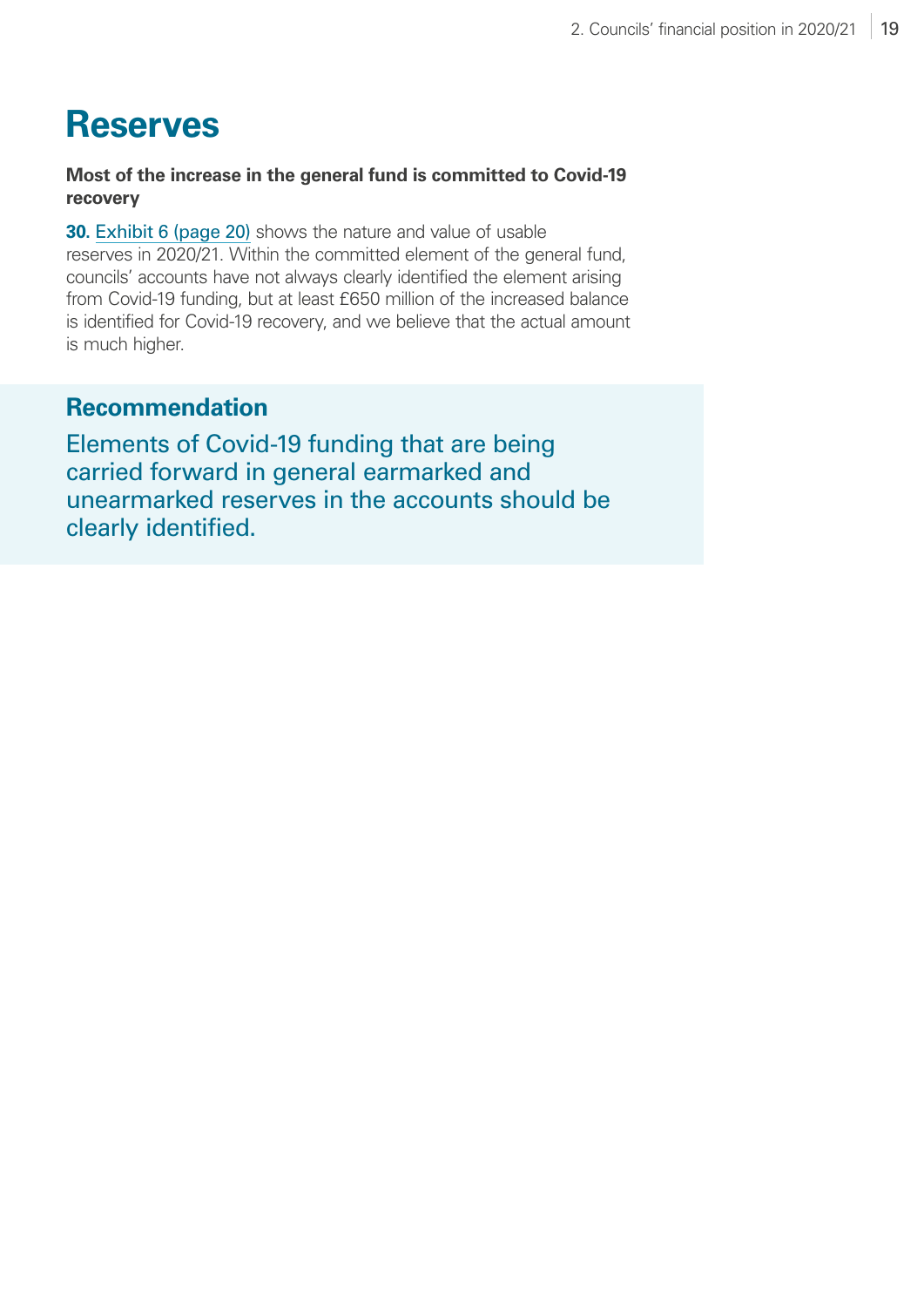## <span id="page-19-0"></span>**Exhibit 6.**

#### **The relative size and nature of councils' usable reserves**

In 2020/21, usable reserves held by councils totalled £3.8 billion.



Source: Audited financial statements 2020/21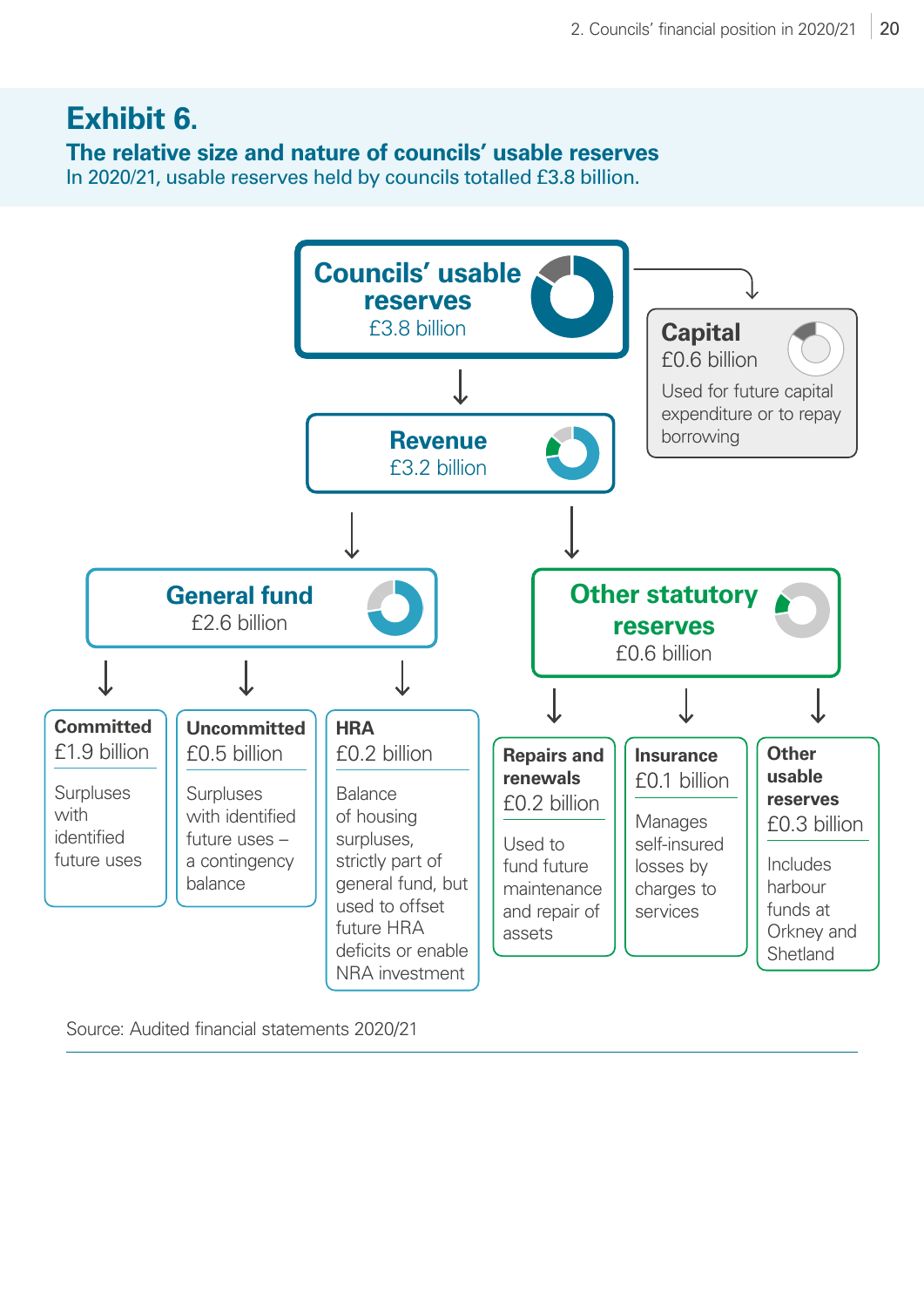## **Capital**

#### **In 2020/21 underlying capital expenditure was reduced by more than 20 per cent due to Covid-19**

**31.** Capital spending across Scotland fell by £1.2 billion in 2020/21, from £3.6 billion in 2019/20 to £2.4 billion. Glasgow City Council's **sale and leaseback transactions** in 2019/20, as part of its equal pay funding strategy, account for £0.5 billion of this reduction. The overall reduction in capital expenditure in 2020/21, net of Glasgow City Council, was still £0.7 billion (22 per cent, based on £3.1 billion underlying spending last year).

**32.** Auditors reported that Covid-19 restrictions had a significant adverse impact on the cost and delivery of capital projects in 2020/21. In many cases, capital plans were revised to reflect lockdown and the impact of social distancing and other suppression measures that contributed to delays in construction for a large part of 2020/21.

**33.** Twenty-six councils (81 per cent) reported reduced capital expenditure. Only six councils spent more on their capital programmes in 2020/21 than in 2019/20. The average decrease was 31 per cent. Significant slippage against capital programmes was also noted at some councils in 2020/21:

- Dundee City Council: Capital works of £47 million were completed during 2020/21, against an approved capital programme of £107 million (£75 million general fund projects and £32 million HRA projects). This represents slippage against the original plan of 56 per cent, but this is largely attributable to the impact of Covid-19 in the early part of the year. Multiple projects contribute to the significant slippage recorded and span all services areas, including housing, education, cultural and related services and environmental services.
- East Lothian Council: Total capital expenditure in 2020/21 was £56.9 million, relative to a budget of £98.1 million, of which £35.7 million related to general fund projects and £21.2 million to the HRA. This represents slippage against budget of 42 per cent. The underspend is almost entirely due to delays caused by Covid-19 lockdown periods and suspended construction projects.

#### **The number of new houses completed fell by 92 per cent in the first quarter of 2020/21, because of Covid-19, but recovered over the year**

**34.** Local authority housing completions fell by 92 per cent in the first quarter of 2020/21 to 34 from 446 in the first quarter of 2019/20. This was a direct result of the first lockdown and restrictions in response to the Covid-19 pandemic. This significant level of reduction was mirrored across all housing sectors in Scotland. Completions returned to prelockdown levels in the second quarter, once initial lockdown restrictions were removed, and continued to recover in the third quarter. In total, 537 completions were reported in 2020/21, an increase of 57 per cent on 2019/20 [\(Exhibit 7, page 22\)](#page-21-0).

#### **Sale and leaseback transactions**

Glasgow City Council included a provision for equal pay costs in 2018/19 and during 2019/20 settled the majority of outstanding equal pay claims. The £500 million cost of settlement was met by a sale and leaseback funding strategy that raised £549 million. Our analysis in 2020/21 has been adjusted to reflect this artificial inflation of capital expenditure in 2019/20.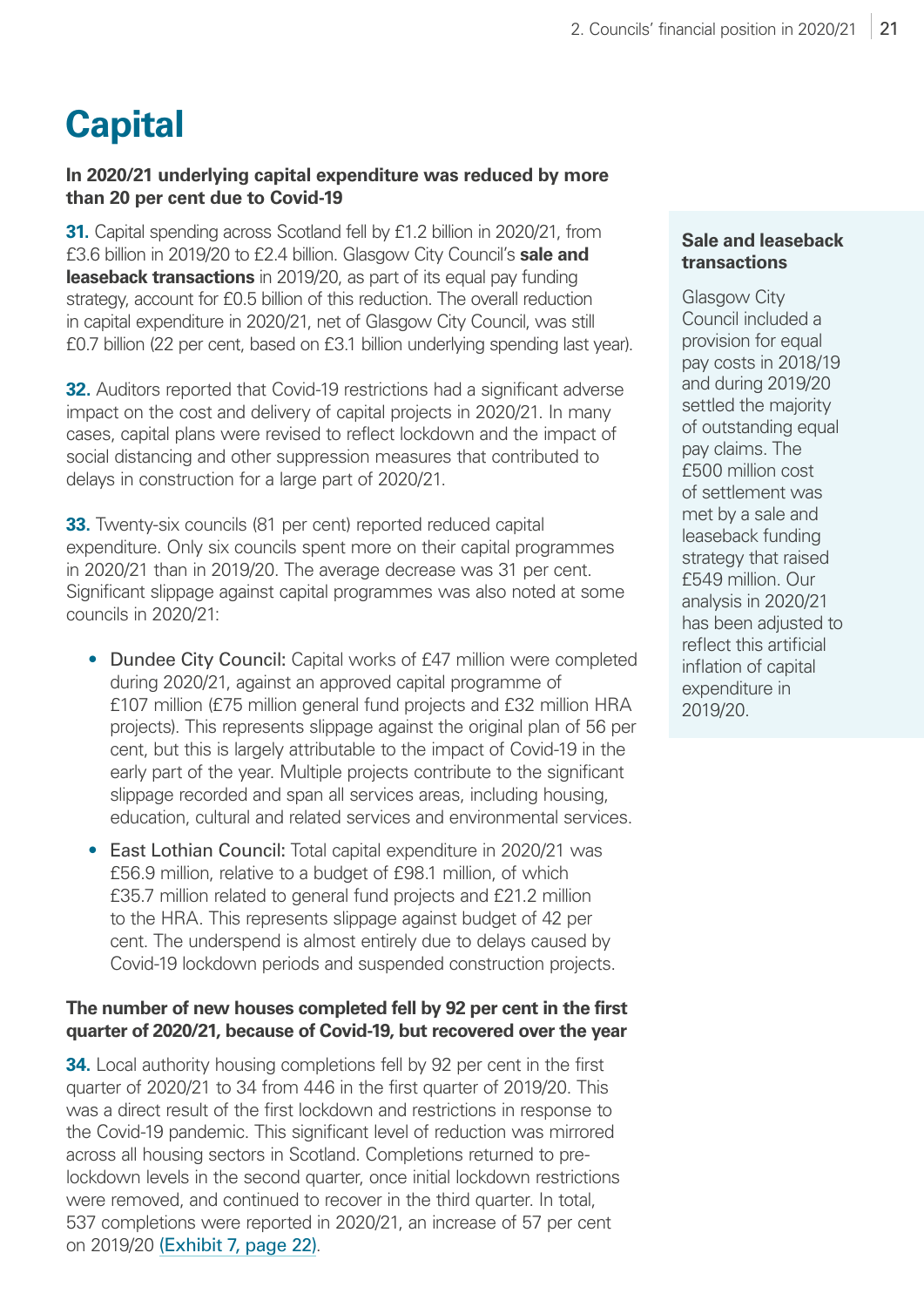## <span id="page-21-0"></span>**Exhibit 7.**

#### **Quarterly Local Authority Housing Completions**

Local authority completions fell by 92 per cent in the first quarter of 2020/21.



#### **Number of new houses completed by local authorities**

Source: Scottish Government housing statistics quarterly update: December 2021

#### **Capital costs increased in 2020/21, largely as a result of Covid-19**

**35.** Fourteen of the 20 councils that we reviewed noted increased capital project costs in 2020/21, largely because of the impact of the Covid-19 pandemic. The key factors included increases in the cost of raw materials, supply chain delays and inflation associated with delayed contracts.

#### **The main sources of capital financing are still government grants, but internal loan fund repayments from council services have reduced**

**36.** Government grants continued to provide the main source of capital finance (49 per cent). The amounts financed from internal loan fund repayments reduced from 27 per cent in 2019/20 to 20 per cent in 2020/21 [\(Exhibit 8, page 23\)](#page-22-0).

**37.** The reduction in this internal source of capital finance might be the result of rescheduling loan fund repayments, reducing the amount available to reinvest in capital.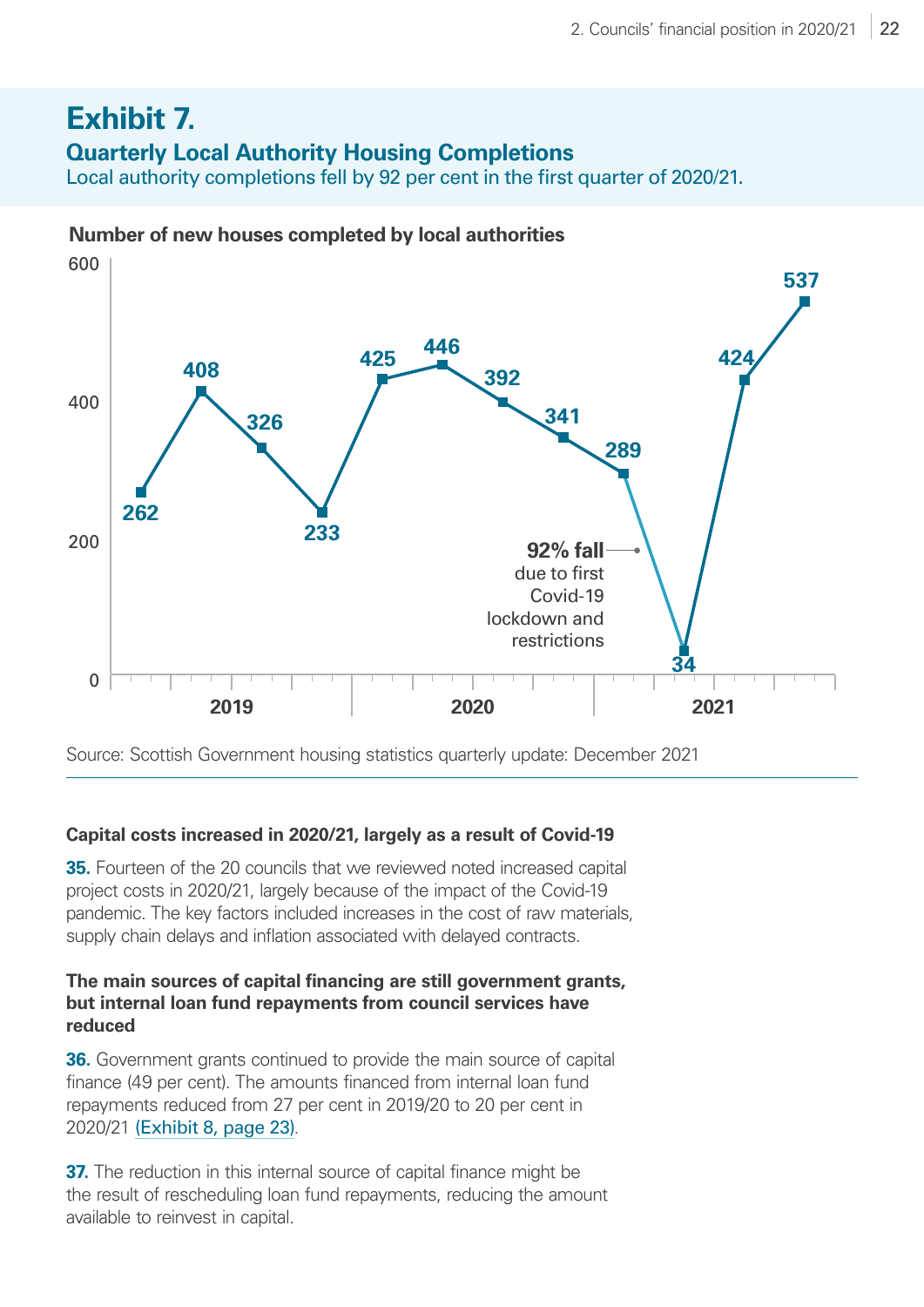#### <span id="page-22-0"></span>**Exhibit 8. Capital expenditure analysed by source of finance 2016/17 to 2020/21** Total capital expenditure fell and 49 per cent was financed by government grants.



Source: Audited financial statements 2016/17 – 2020/21

#### **Net debt has fallen by £1 billion**

**38.** Total net debt (total debt less cash and investments) fell across councils by £1 billion, or 5.7 per cent, between 2019/20 and 2020/21, to £16 billion. Only seven councils' net debt increased in 2020/21.

**39.** The most significant element of this change is the increase in cash and investment balances: unspent Covid-19 funding received late in 2020/21 contributed £720 million to the decrease in net debt.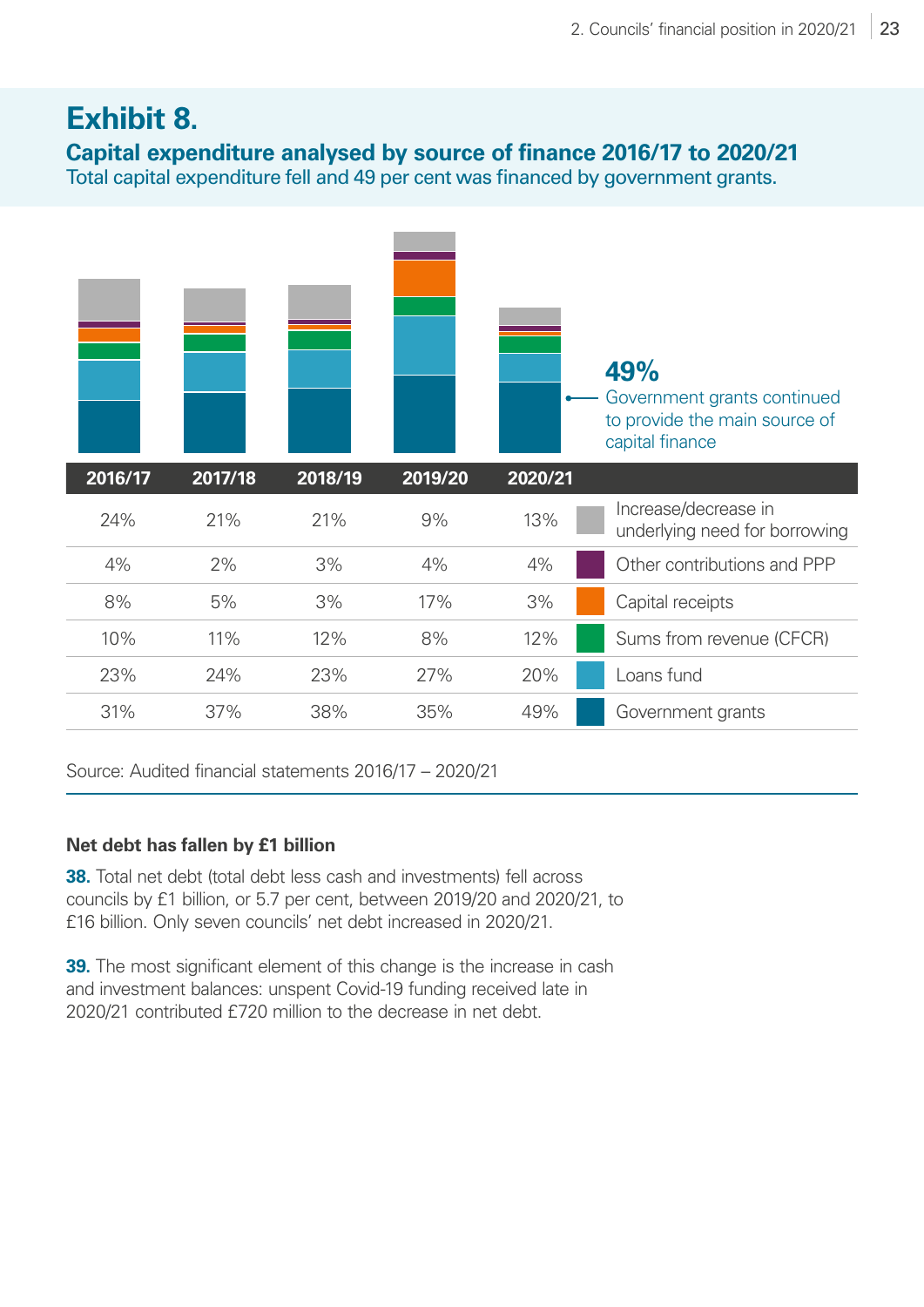## **The wider impacts of Covid-19**

#### **Councils did not use the additional financial flexibilities granted to respond to Covid-19**

**40.** Councils were given an additional package of [spending powers](https://www.gov.scot/news/supporting-local-government-recovery/)and financial flexibility to respond to Covid-19 in 2020/21. However, of a sample of 22 councils, none used them in 2020/21.

**41.** Ten of the councils in the sample intend to use funding flexibilities in 2021/22. Some councils intend to use multiple flexibilities. Our analysis indicates that nine councils plan to defer internal loan fund repayments, five councils intend to extend debt repayment periods and two councils plan to use capital receipts to meet one-off revenue pressures arising from Covid-19.

#### **Councils administered a further £1.4 billion of Covid-19 grants on behalf of the Scottish Government in 2020/21**

**42.** Councils administered a further £1.4 billion of Covid-19 grants on behalf of the Scottish Government in 2020/21 and acted as agents in administering and disbursing these grants to businesses and individuals. The income and expenditure relating to these grants was not included as income or expenditure in the accounts reflecting the councils' position as paying agents.

**43.** Some council auditors reported that the additional administrative burden put additional pressure on council finance staff. The auditors of Orkney Islands Council noted that managing the volume and complexity of the various Covid-19 support schemes was challenging for finance staff. Furthermore, the auditors of North Lanarkshire Council found that the council's second officer checks of council tax and NDR discounts and reliefs were paused for a period during 2020/21, as staff were diverted to process Covid-19-related business grants.

**44.** Across Scotland, councils were under pressure to administer payment of these grants within a very short period of time to support the local economy. Our report Scotland's economy: Supporting businesses through the Covid-19 pandemic, due to publish in March 2022, considers the work undertaken by the Scottish Government and councils to minimise fraud risk involved in making these payments. This included placing reliance on councils' existing internal control environments to ensure eligibility of applications. Council auditors did not report any weaknesses in control in relation to these payments in 2020/21 annual audit reports.

#### **Supporting local government recover[y](http://t.ly/PFU7)**

**Scottish** Government October 2020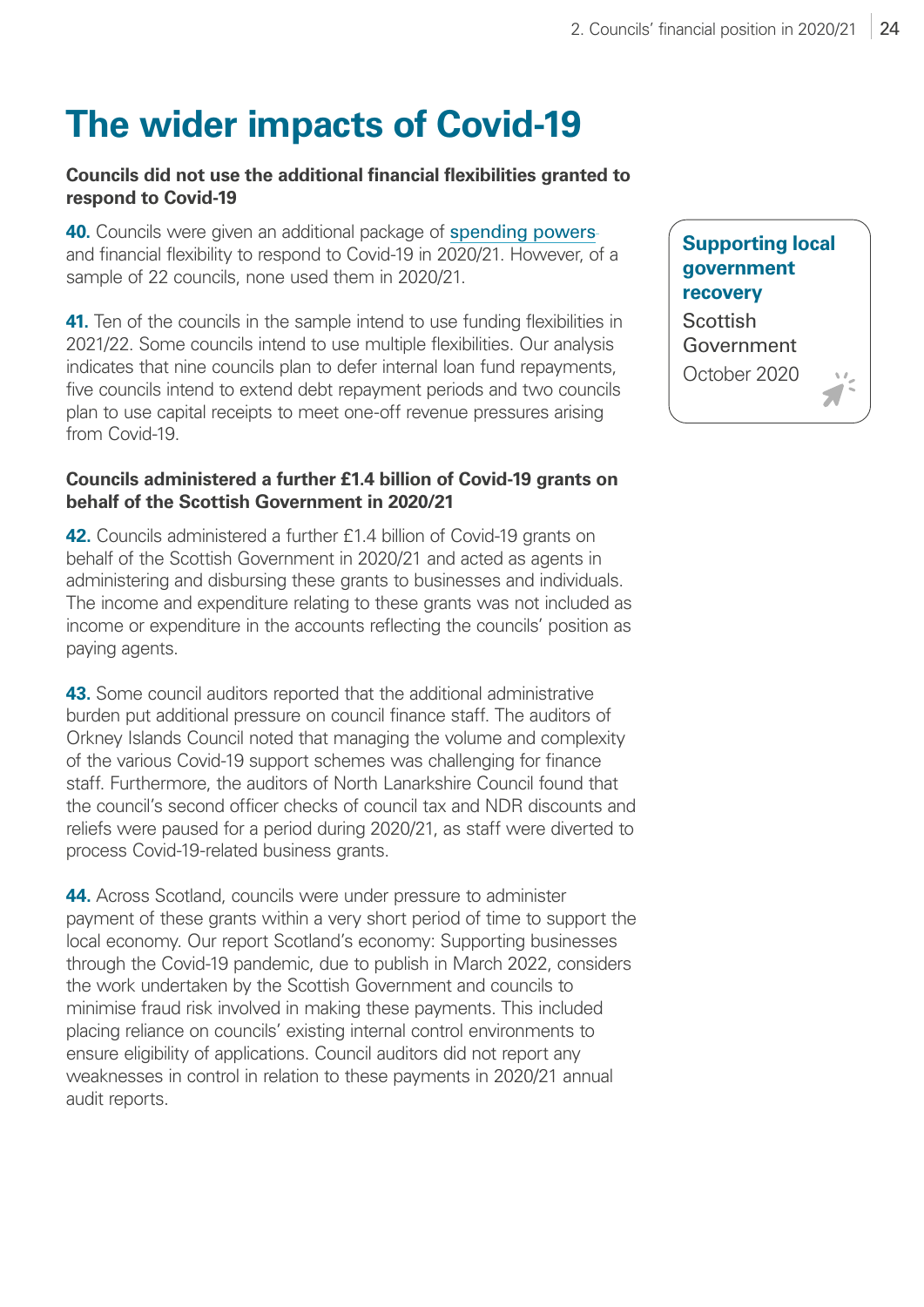#### **Covid-19 contributed to greater and more frequent errors in councils' unaudited accounts**

**45.** The Local Authority (Scotland) Accounts Advisory Committee (LASAAC) issued guidance on the accounting treatment and disclosure requirements expected for grants and for the accounting of personal protective equipment. This guidance was issued to councils in June, after unaudited accounts had already been prepared.

**46.** The majority of council auditors reported errors in the accounting treatment of these unusual transactions in the unaudited annual accounts, but councils made appropriate adjustments to reflect Scottish Government and LASAAC guidance.

**47.** Auditors also noted some wider issues including errors in asset valuations and the consolidation of group accounts. An increase in the number of errors identified may be linked to the challenges faced by council finance teams working remotely and faced with the additional responsibilities that arose during the Covid-19 pandemic.

#### **Auditors reported issues with transformation plans, support for ALEOs, weaknesses in internal controls, and impacts on long-term planning and capacity due to Covid-19**

- Progress with transformation plans: Covid-19 slowed progress in transformation and savings plans at some councils in 2020/21. For example, service redesign savings of £1 million were not achieved at Comhairle nan Eilean Siar because resources were reprioritised in response to Covid-19. Similarly, East Dunbartonshire Council's auditor noted that planned efficiency and transformation savings were not fully achieved in 2020/21, due to Covid-19, but that the shortfall was met by budget underspending. Fife Council's transformation programme has also been adversely affected by Covid-19.
- Funding of leisure ALEOs: East Dunbartonshire Council supported the East Dunbartonshire Leisure and Culture Trust (EDLCT) through its Covid-19 challenges to ensure the sustainability of its services. EDLCT experienced a significant drop in its income because its facilities were closed in response to Covid-19 and reported a loss of £4.7 million for 2020/21. The council provided additional funding to EDLCT in 2020/21 for vaccination costs (£0.3 million) and loss of income (£0.7 million), as well as letters of comfort to ensure the trust's financial sustainability. Other auditors reported similar support for leisure trusts.
- Improvements required in internal controls: The auditors of Glasgow City Council highlighted areas where improvements in internal controls are needed. These were in relation to journal authorisation, checks on discounts on council tax and NDR and on housing benefits, and key system user access. Changes in business operations and working circumstances because of Covid-19 are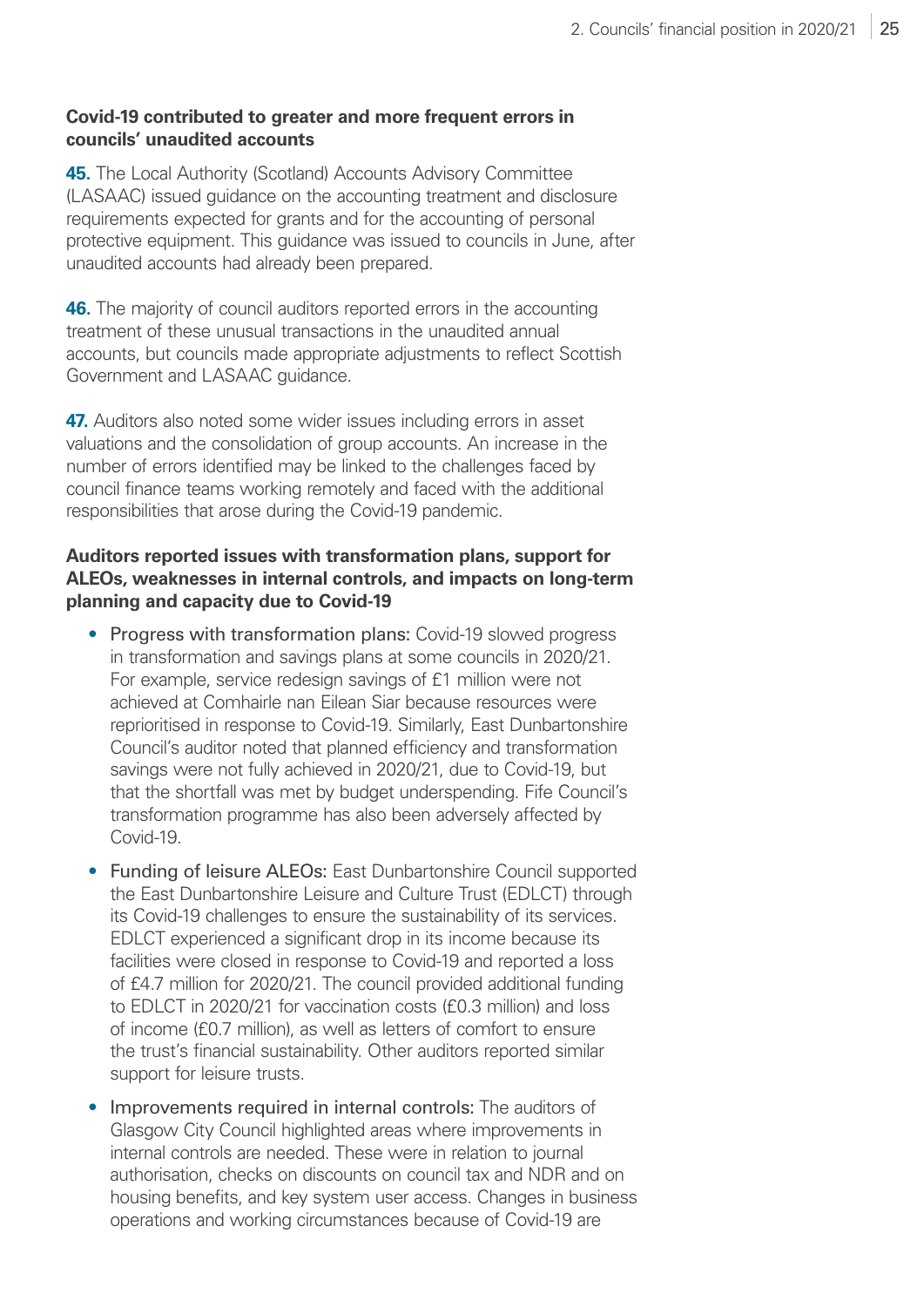likely to have contributed to the weaknesses identified. Covid-19 also had a significant impact on staff capacity and the control environment at Clackmannanshire Council. Auditors concluded that introducing remote working and additional duties and reprioritising tasks had a significant impact on staff capacity to undertake routine tasks on time. This affected the control environment, with several control weaknesses identified that needed a change in the audit approach. Substantive testing was increased to enable the auditors to obtain the required audit assurances.

- Long-term financial planning: Some councils have updated their long-term financial plans to reflect the ongoing impact of the Covid-19 pandemic. These plans cover a 10-year period and are in place at Argyll and Bute Council, Comhairle nan Eilean Siar, Inverclyde Council, North Ayrshire Council and West Dunbartonshire Council. The auditors of Dundee City Council note that, although a long-term financial strategy was approved in August 2019, this will now need to be revised to reflect the longer-term financial impact of Covid-19. Auditors note similar findings at Glasgow City Council, Orkney Islands Council and South Lanarkshire Council.
- Workforce capacity challenges: Auditors at nine councils reported issues relating to workforce capacity in 2020/21. For example, Angus Council's payroll team faced additional pressures because of staff absences; Comhairle nan Eilean Siar has faced challenges in recruiting a new director for assets, finance and resources; and Dundee City Council faced additional workload challenges caused by a number of changes in key finance staff, administrative problems presented by the Covid-19 support schemes, sickness absence and the impact of remote working.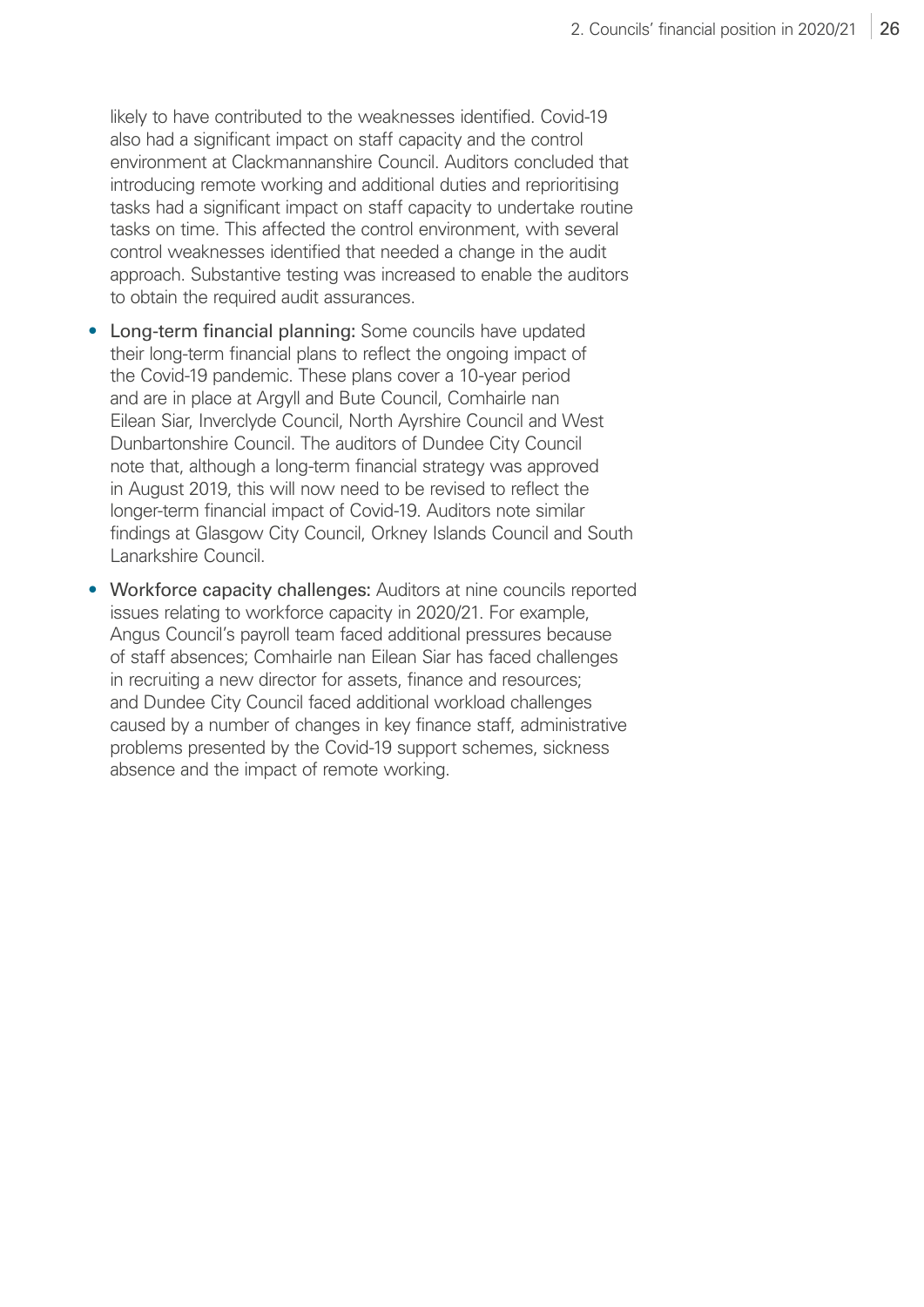## **Local government pension funds**

#### **Pension fund investment returns improved in 2020/21 following initial market reactions to Covid-19 in the last quarter of 2019/20**

**48.** The 11 main Scottish local government pension funds experienced positive investment returns in 2020/21. The annual return was between 15.6 per cent and 38.3 per cent in individual funds, based on the average assets position [\(Exhibit 9\)](#page-26-0). The improvement in asset valuations during 2020/21 followed the global impact on investment values due to Covid-19 in the last quarter to 31 March 2020.

## <span id="page-26-0"></span>**Exhibit 9.**

**Investment returns based on average assets in Scottish Pension Funds 2020/21** 2020/21 investment returns were positive for all funds.



Source: Audited accounts of the Pension Funds 2020/21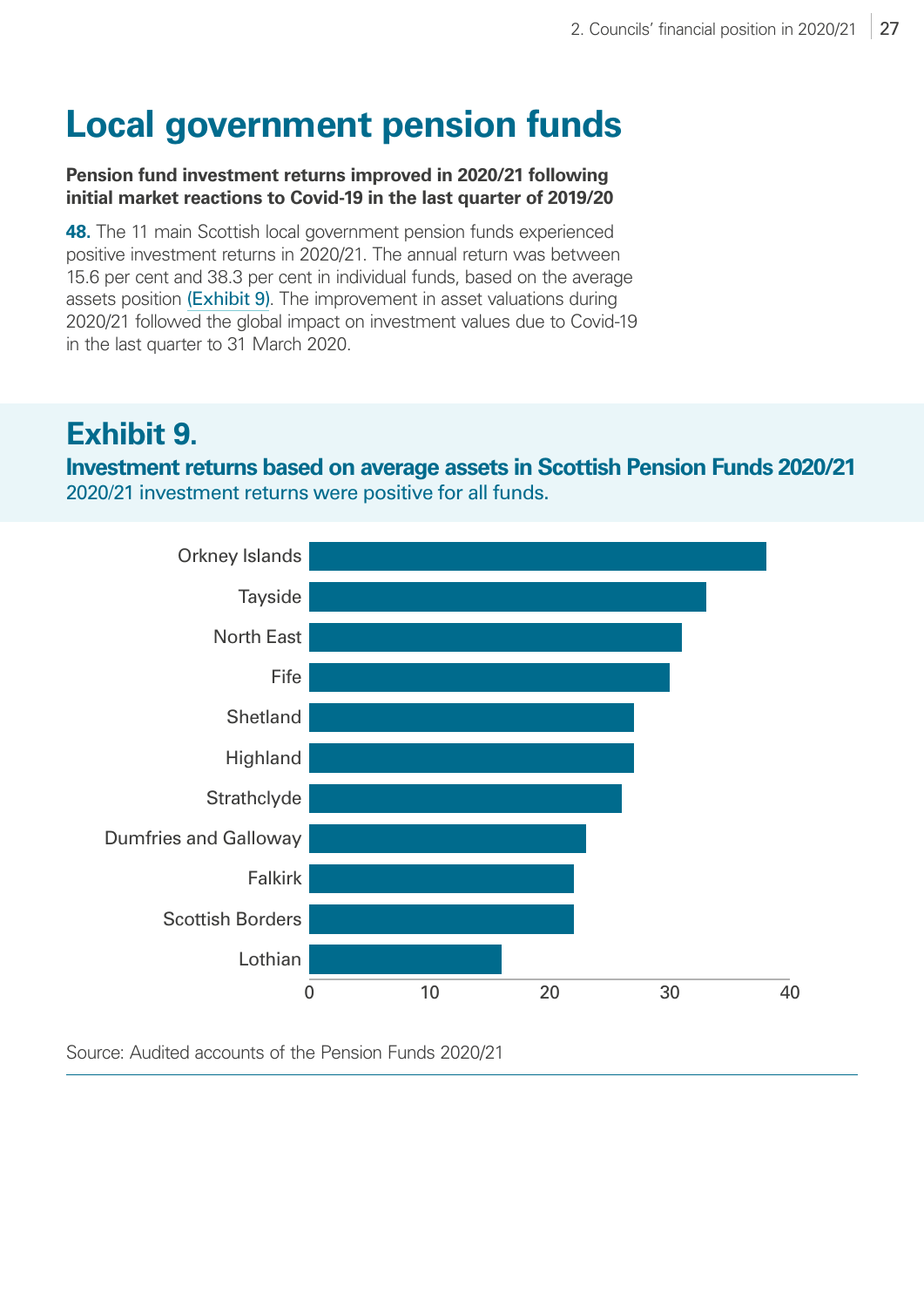#### **Funds tended to outperform their benchmarks**

**49.** In the majority of funds, the overall investment returns outperformed their individual annual benchmarks to 31 March 2021. Fund benchmarks and annual returns reflect the investment strategy of each fund. Funds' investment strategies and exposure to market volatility and risk will differ.

#### **The triennial funding valuation at 31 March 2020 showed improved funding positions for most funds with a number showing funding levels of more than 100 per cent**

**50.** The triennial funding valuation took place across Local Government Pension Scheme pension funds on 31 March 2020. The main purpose of the valuation is to review the financial position of each fund and to set appropriate contribution rates for each employer for the upcoming threeyear period.

**51.** Overall, the funding position has improved across Scotland. Nine of the 11 pension funds showed an improved funding position compared with 2017, with the biggest increase noted at Lothian Pension Fund (98 per cent funded in 2017; 106 per cent funded in 2020).

**52.** Seven funds show funding levels of more than 100 per cent. These range from 118 per cent in Orkney Islands Council Pension Fund to 100 per cent at Highland Pension Fund. Not all pension funds were fully funded, however. Funding levels of 92 per cent were noted at Dumfries and Galloway Pension Fund and at Shetland Islands Council Pension Fund.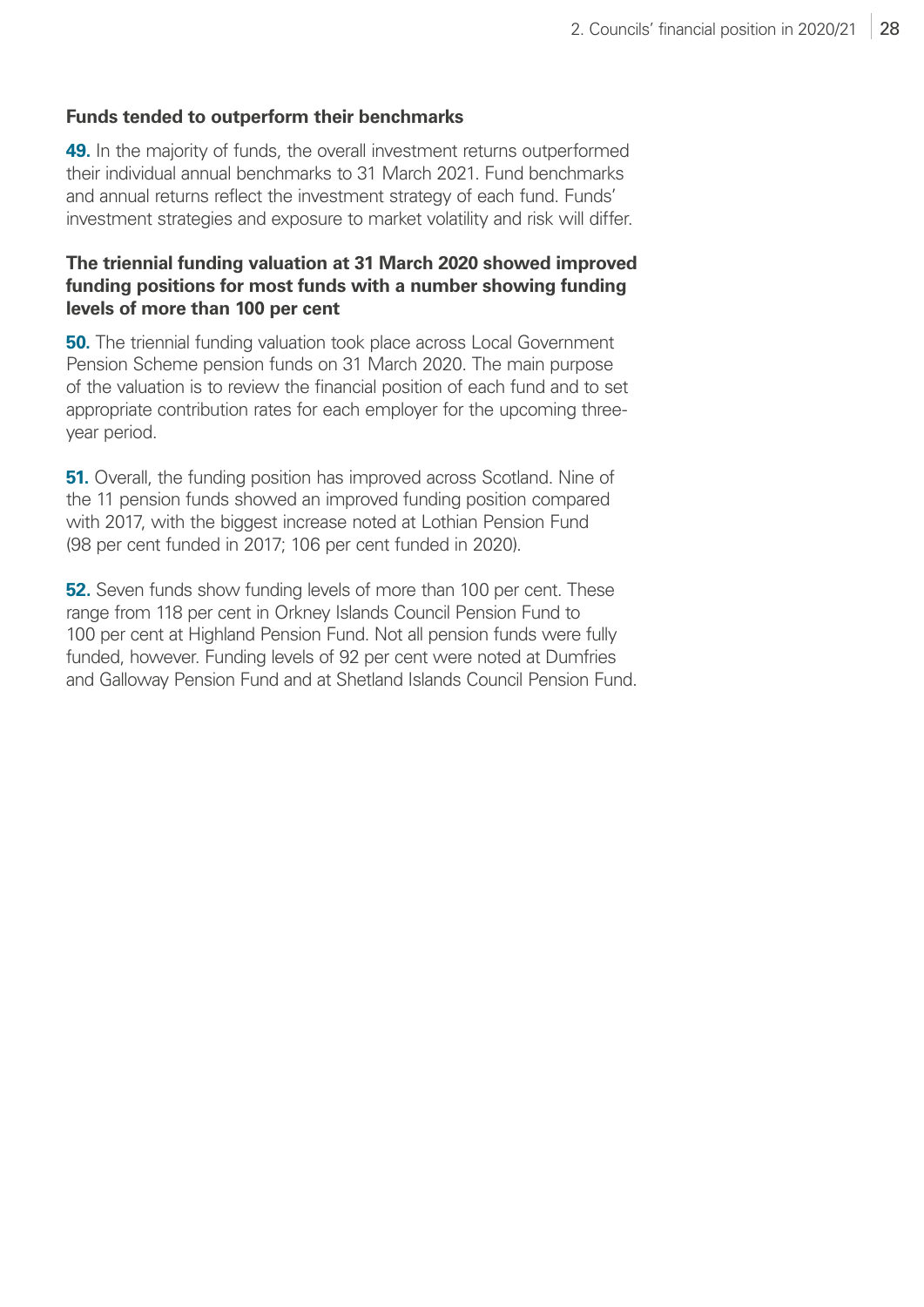## **Financial management and transparency**

**Management commentaries in councils accounts have improved, but many are still not complying with previous recommendations on transparency**

**53.** In previous Local government in Scotland: Financial overview reports we highlighted three key aspects in assessing whether financial reporting is transparent in the management commentaries:

- Is the outturn against budget position for the year clearly shown, and are the reasons for significant variances obvious?
- Is the outturn reported in the narrative reconciled to the movement in the general fund contained in the financial statements, and are major differences explained?
- Is progress against agreed savings reported?

**54.** Our review of 2020/21 management commentaries found that:

- Argyll and Bute Council, City of Edinburgh Council, Comhairle nan Eilean Siar, Fife Council, South Lanarkshire Council, Stirling Council and West Dunbartonshire Council included these key aspects of transparency in their management commentaries.
- Nearly all councils reported their year-end outturn, but six councils did not explain significant variances from budget.
- Only nine councils reported progress against agreed savings.

#### **Recommendation**

We recommend again that councils review and improve how they comply with these key expectations of transparency

#### **Most councils identified the financial impact of Covid-19 in their management commentaries**

**55.** We also considered the extent to which management commentaries for 2020/21 included detail of the impact of Covid-19 on councils' financial positions and governance arrangements. Most councils included good coverage of this in the management commentary, particularly on the total cost of Covid-19, additional funding provided and the distribution of business support grants on behalf of the Scottish Government.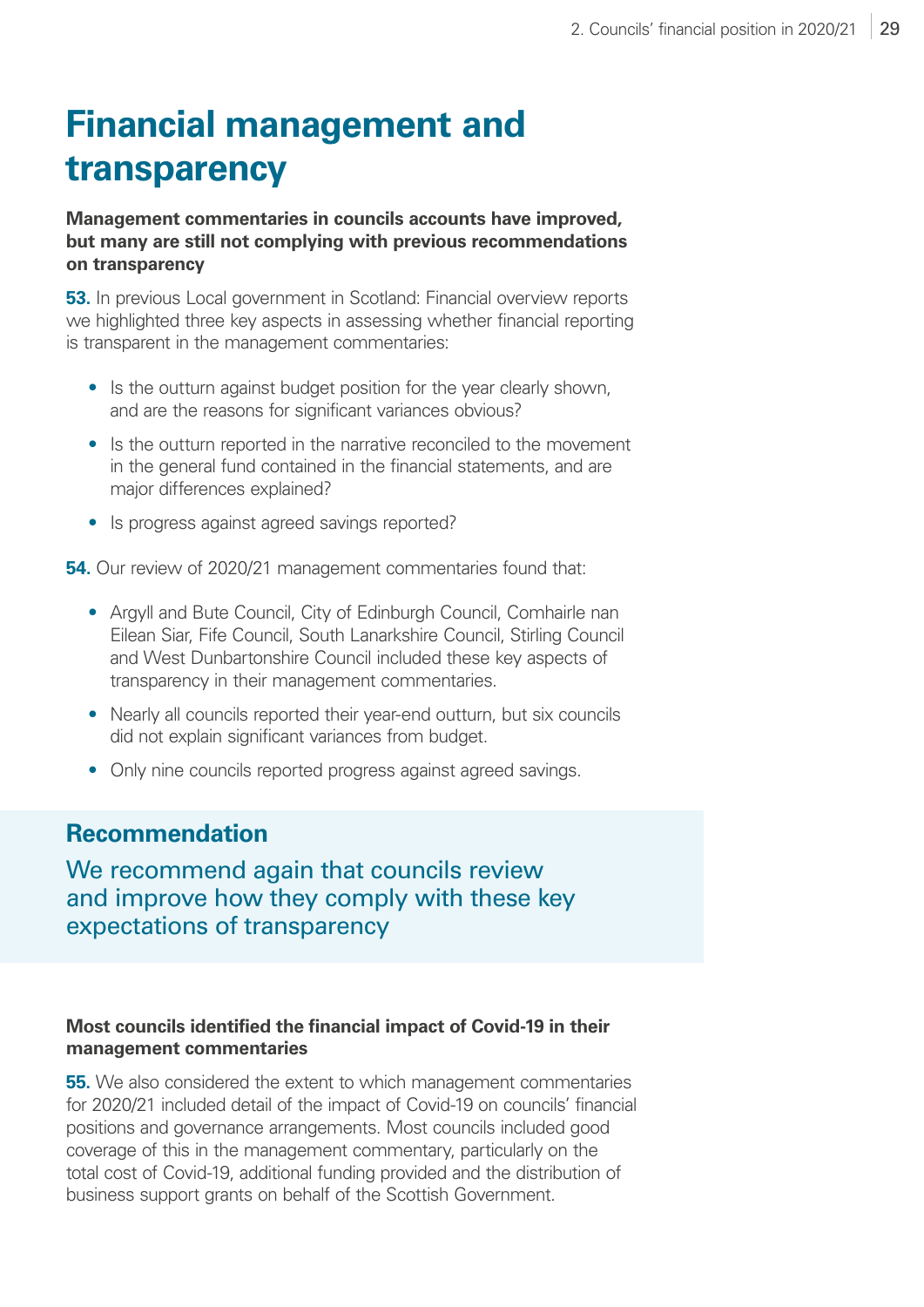## <span id="page-29-0"></span>**3. Councils' financial outlook**

## **Key messages**

- **1** Uncertainty over the amount of funding available for Covid-19 recovery at the end of 2020/21 led to difficulties in setting budgets, and many councils established updated Covid-19 budgets in autumn 2021.
- **2** Initial Scottish Government revenue funding in 2021/22 has increased by 1.1 per cent in real terms.
- **3** Covid-19 resulted in revised medium-term financial plans, but longer-term planning will need to be updated as Covid-19 uncertainty diminishes.
- **4** Scottish Government capital funding in 2021/22 is expected to fall again. This may have a significant adverse impact on councils' investment plans.
- **5** The long-term funding position for councils remains uncertain, with significant challenges ahead as councils continue to manage and respond to the impact of Covid-19 on their services, finances and communities.
- **6** In the longer term, uncertainty creates challenges for councils as they seek to address cost and demand pressures that existed before the impact of Covid-19, as well as develop long-term plans with their partners to address complex issues such as child poverty and inequalities, to improve economic growth and to deliver Scotland's net zero ambitions.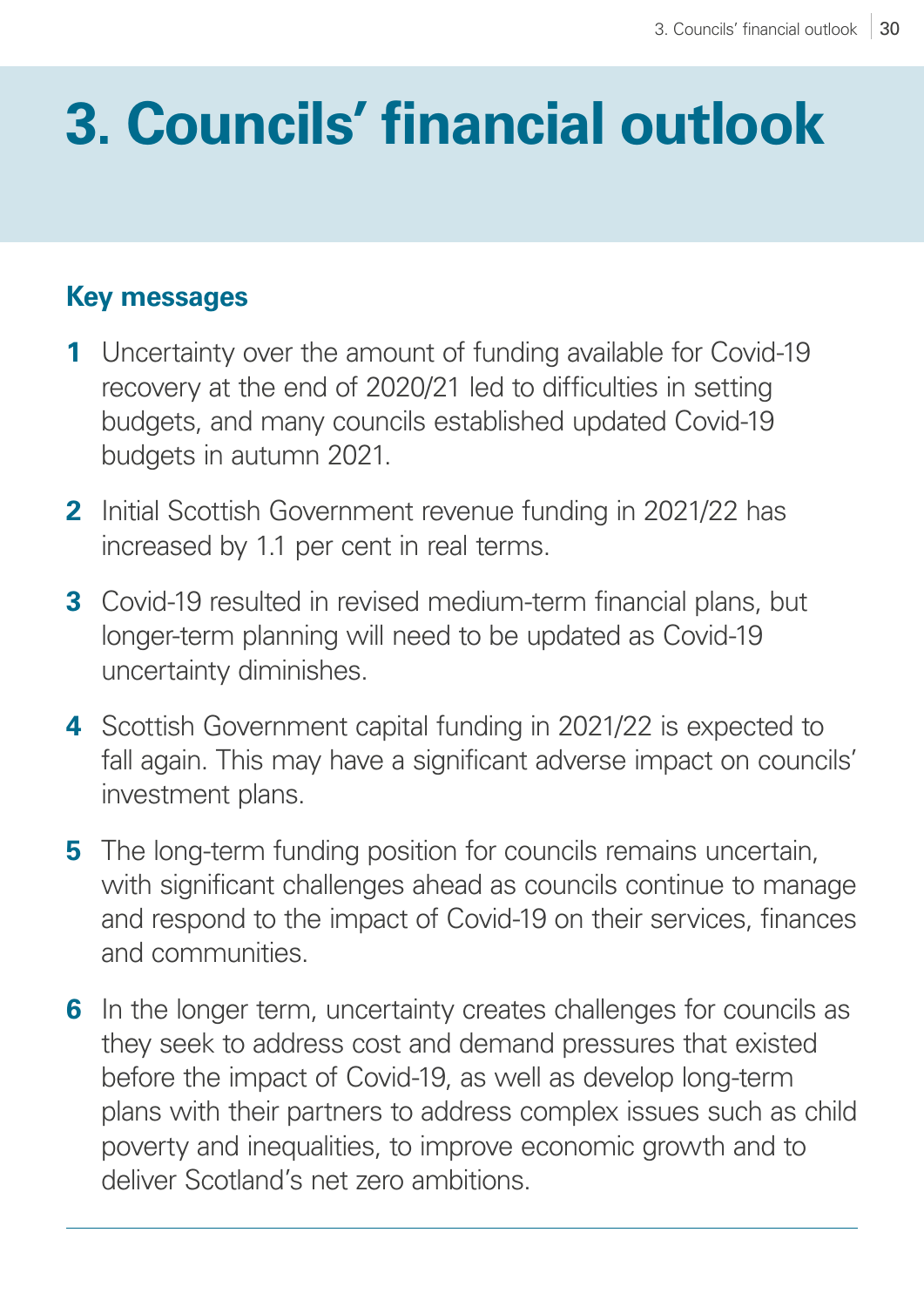## **Budgets for 2021/22**

**The uncertainty over the funding position for Covid-19 at the end of 2020/21 led to issues in budget setting and many councils established Covid-19 budgets in autumn 2021**

**56.** Councils approved net expenditure budgets of £13.8 billion for 2021/22, including a budget gap of £0.2 billion (or 1.5 per cent). Many budgets were set before the full impact of Covid-19 funding was known in 2020/21, and some councils set their budget over more than one meeting due to changing financial position on funding.

**57.** As Covid-19 funding was not incorporated into initial council budgets for 2021/22, many councils presented additional 'Covid-19 budgets' in autumn 2021. Of a sample of 22 councils, only five (or 23 per cent) reported that they have updated their reserves policy because of changes resulting from Covid-19.

#### **Recommendation**

We expect councils to agree spending plans and timescales for Covid‑19 recovery reserves with the relevant decision-making committee.

#### **All councils froze council tax for 2021/22**

**58.** The Scottish Government made a grant offer conditional on all councils agreeing to freeze their council tax at 2020/21 levels. All councils agreed to accept this offer and froze council tax for 2021/22.

#### **Many councils continue to present multi-year indicative budgets**

**59.** Sixteen councils presented multi-year indicative budgets in 2021/22. In four councils (Aberdeen City, Aberdeenshire, Scottish Borders and Stirling) budgets cover the next five years, and the others cover two or three years.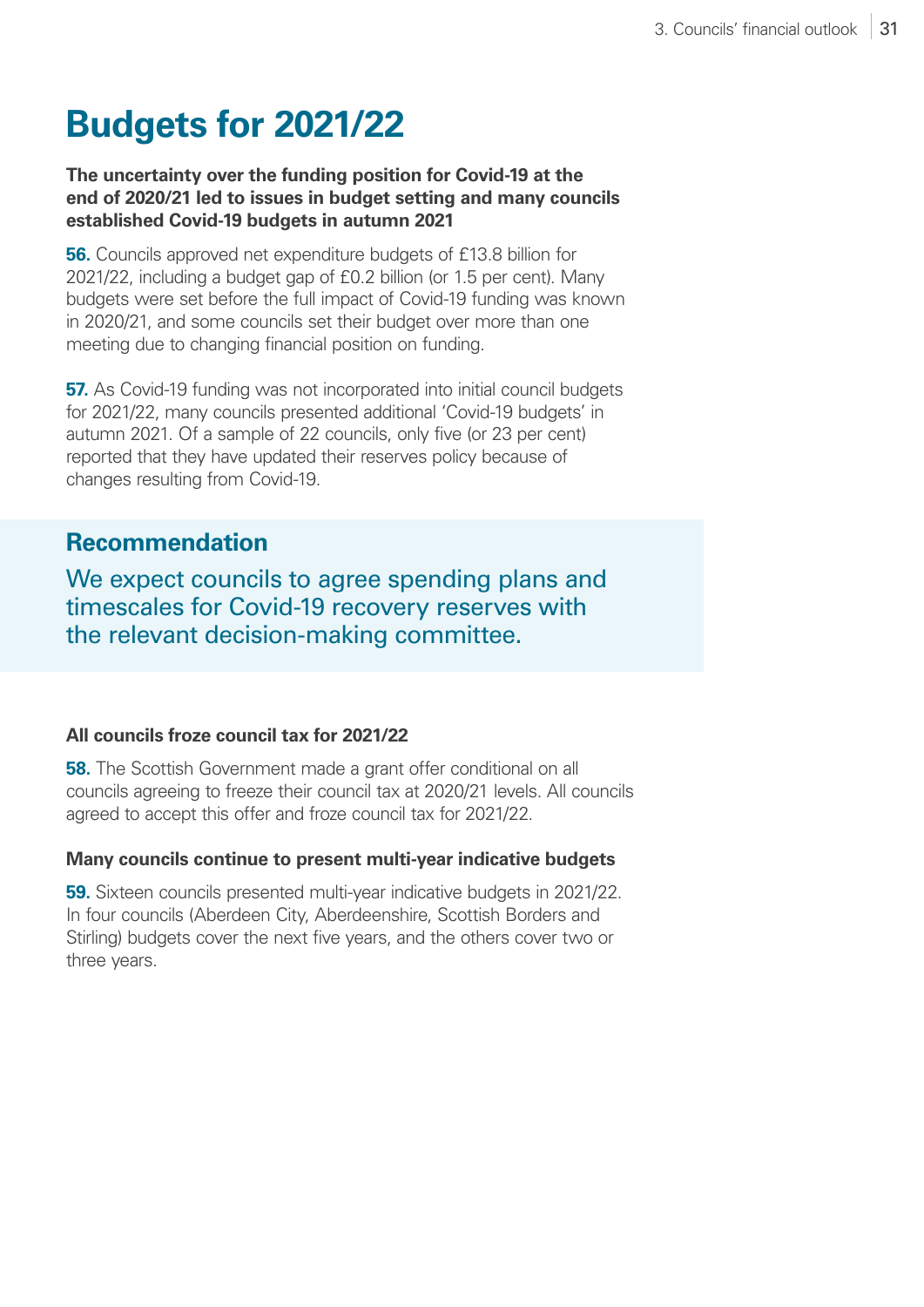## **Financial pressures in 2021/22 budgets**

#### **The 2021/22 budget papers contained some common themes in the pressures that councils identified**

**60.** Councils consistently identified short- and long-term cost pressures in their initial 2021/22 budget papers, including:

- costs associated with restarting services after restrictions have ended
- inflation
- increased pay awards
- demand pressures, particularly population and demographic changes
- pressure on capital budgets
- financial sustainability challenges for ALEOs.

**61.** Further commentary on the future funding position of councils and the associated challenges is included at [paragraphs 70 to](#page-35-0) [73](#page-35-1).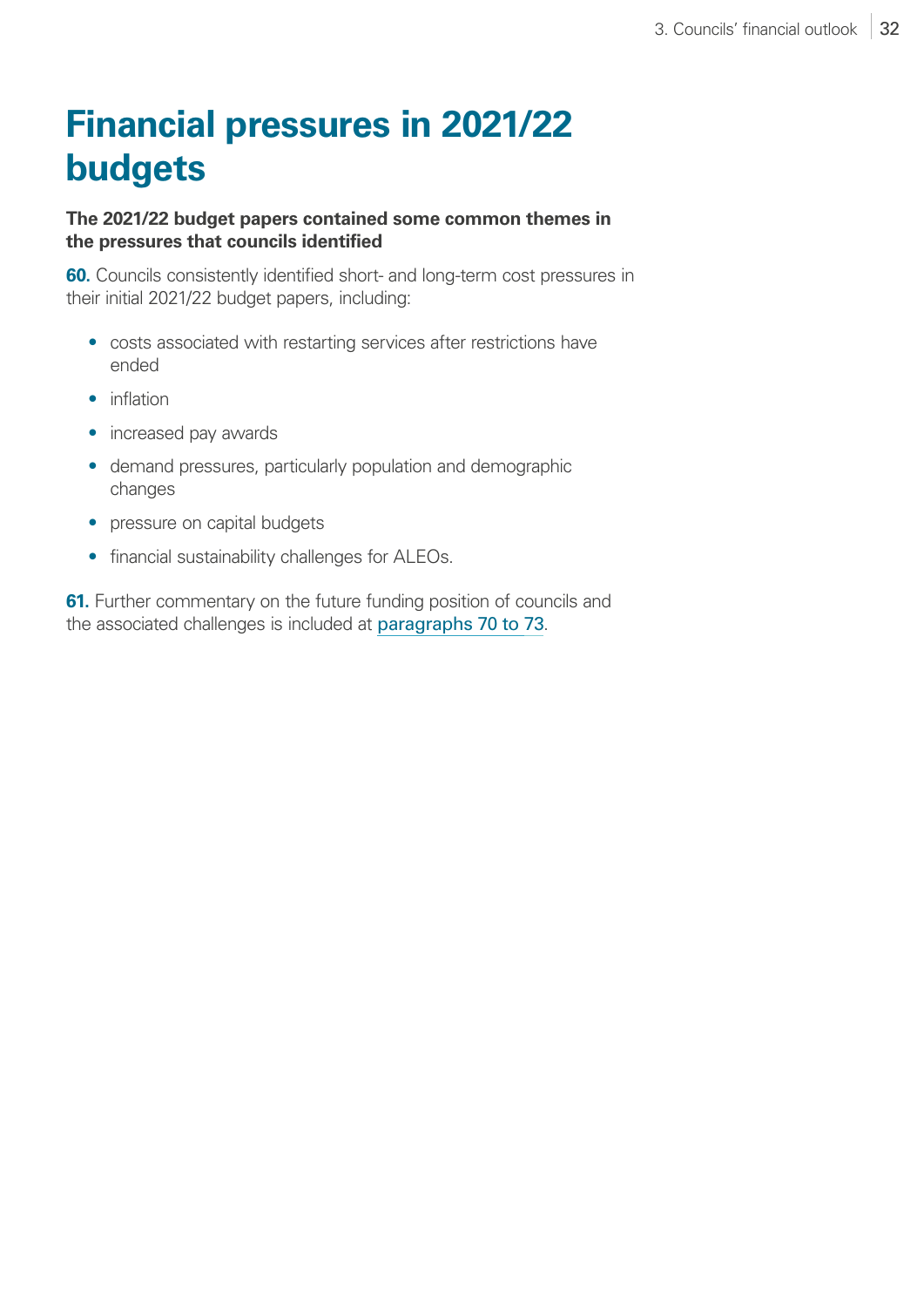## **2021/22 funding settlement**

**Excluding Covid-19 funding, initial Scottish Government revenue funding in 2021/22 has increased by 1.1 per cent in real terms. However, when non-recurring Covid-19 funding is included, total revenue funding has fallen by 7.4 per cent in real terms** 

**62.** The initial local government revenue settlement from the Scottish Government in 2021/22, excluding non-recurring Covid-19 funding, increased by 3.4 per cent (cash terms) from 2020/21 to £11.0 billion. This was a real terms increase of 1.1 per cent [\(Exhibit 10\)](#page-32-0).

**63.** Non-recurring funding related to Covid-19 has fallen from £1.3 billion in 2020/21 to £0.3 billion in 2021/22. As a result, total revenue funding has fallen by 7.4 per cent in real terms from £11.9 billion in 2020/21 to £11.3 billion in 2021/22.

### <span id="page-32-0"></span>**Exhibit 10.**

#### **Changes in Scottish Government initial revenue funding in 2021/22**

|                                                       | 2020/21<br>£ million | 2021/22<br>£ million | <b>Cash</b><br>change<br>$\frac{9}{6}$ | <b>Real terms</b><br>change<br>$\frac{9}{6}$ |
|-------------------------------------------------------|----------------------|----------------------|----------------------------------------|----------------------------------------------|
| General revenue grant and non-domestic<br>rate income | 9,967                | 10,267               | 3.0                                    | 0.6                                          |
| Specific revenue grants                               | 710                  | 776                  | 9.3                                    | 6.8                                          |
| <b>Revenue funding excluding Covid-19</b>             | 10,677               | 11,043               | 3.4                                    | 1.1                                          |
| Non-recurring Covid-19 funding                        | 1,254                | 259                  | $-79.3$                                | $-79.8$                                      |
| <b>Total revenue funding</b>                          | 11,931               | 11,302               | $-5.3$                                 | $-7.4$                                       |

Source: Finance circulars 05/2021 and Scottish Government Budget documents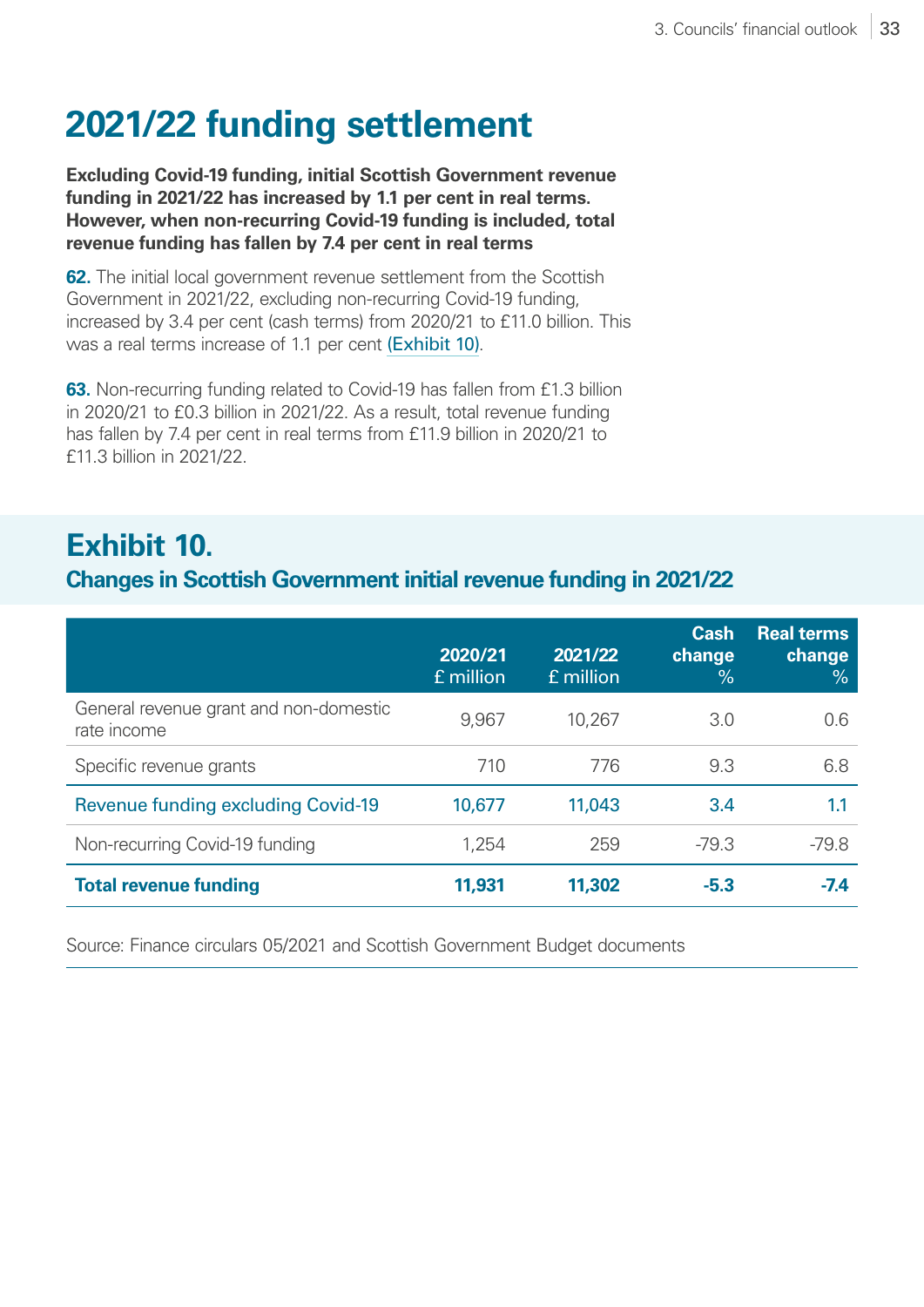## **Medium- and long-term financial planning**

#### **Covid-19 resulted in revised medium-term financial plans, but longer-term planning will need to be updated as Covid-19 uncertainty diminishes**

**64.** Auditors have reported greater uncertainty in current financial planning arrangements at councils because of Covid-19. All councils will now need to revise medium-term financial plans to reflect additional financial pressures and updated funding arrangements and to account for updated savings requirements and financial assumptions.

**65.** Of a sample of 22 councils, all have a medium-term financial plan in place that covers a 3-5 year period. Only 19 councils review the plan annually.

**66.** Fifteen of the 22 councils sampled have a longer-term financial plan in place (covering a period of over five years), but many now need updated. The continuing uncertainty and related challenges created by Covid-19 mean that councils have concentrated on revising medium-term financial plans during the recovery from the pandemic. As the uncertainty created by Covid-19 diminishes, councils should update their longer-term financial plans to reflect this. It is also important that councils take account of their overarching recovery strategies in the longer term.

**67.** Most medium-term financial plans included in our sample contained details of savings and targets, cost pressures, updates on Scottish Government funding levels and scenario planning for the future. We noted gaps, however, in some medium-term financial plans in that key areas and risks, such as Scottish Government settlement updates, staff costs, demographics and inflation, are set out but not quantified.

#### **Recommendation**

All councils will now need to revise mediumterm financial plans to reflect additional financial pressures and updated funding arrangements and to account for updated savings requirements and financial assumptions.

Councils should also review longer-term planning as Covid‑19 uncertainty diminishes.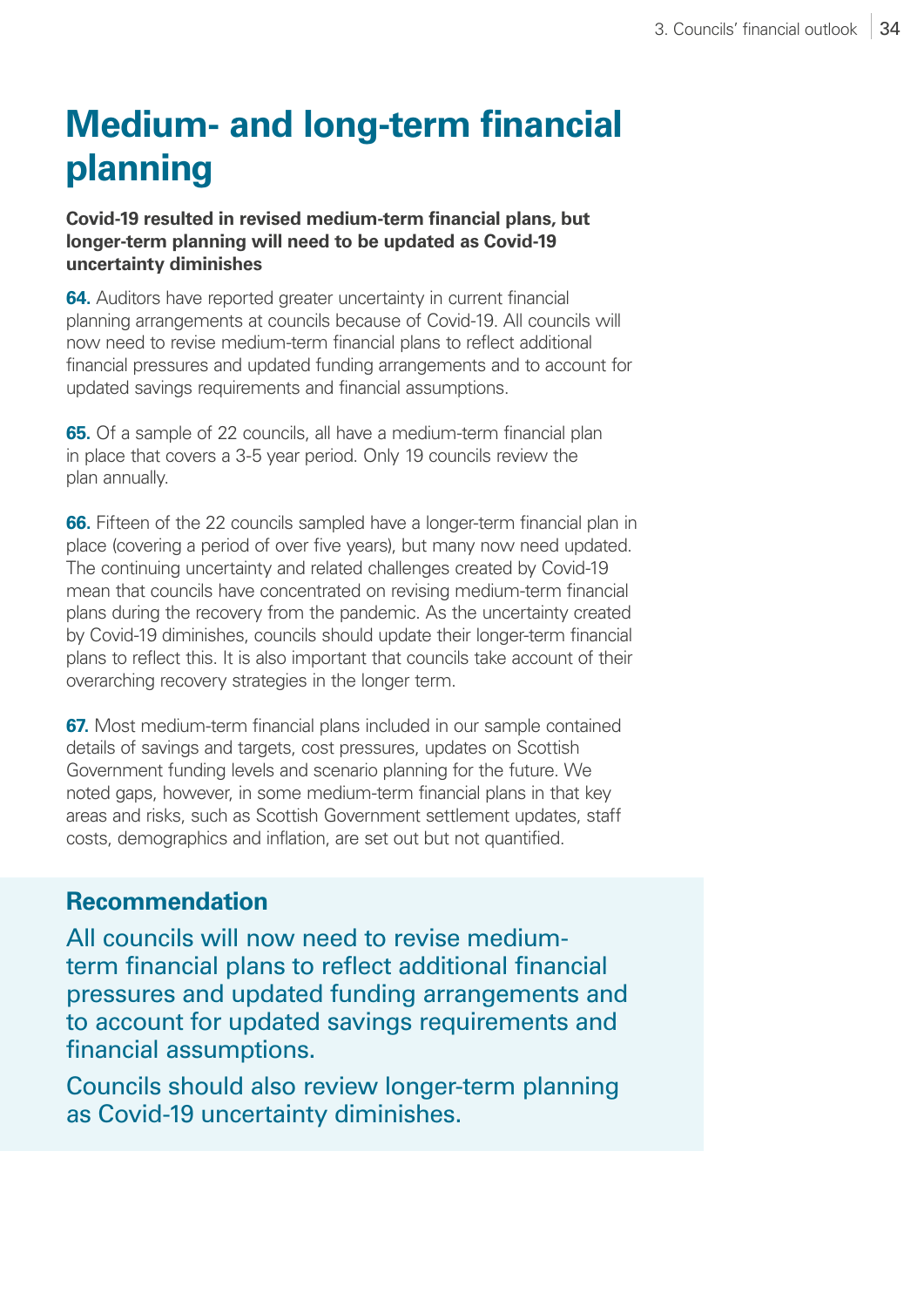## **Capital funding**

#### **Scottish Government capital funding in 2021/22 is expected to fall again**

**68.** The local government capital settlement in 2021/22 decreased from £0.8 billion in 2020/21 to £0.6 billion. Capital funding increased significantly up to 2019/20 before falling in 2020/21 and 2021/22 (33 per cent increase between 2017/18 and 2019/20 when capital funding was £1.1 billion). Total capital funding has fallen to a level below that in 2013/14 in real terms [\(Exhibit 11\)](#page-34-0).

### <span id="page-34-0"></span>**Exhibit 11.**

#### **Real terms capital funding between 2013/14 and 2021/22**

Scottish Government capital funding in 2021/22 is decreasing by 23 per cent



Source: Finance circulars 05/2021 and Scottish Government budget documents

#### **The fall in capital funding may have a significant impact on councils' investment plans**

**69.** Reductions in capital funding may have a significant adverse impact on councils' investment plans. This may create a risk that the progress of crucial transformation activity will be restricted. This is of significant concern at a time when councils will face challenges in supporting communities and local economies to recover from the impact of Covid-19, as well as taking on other local priorities and national policy commitments.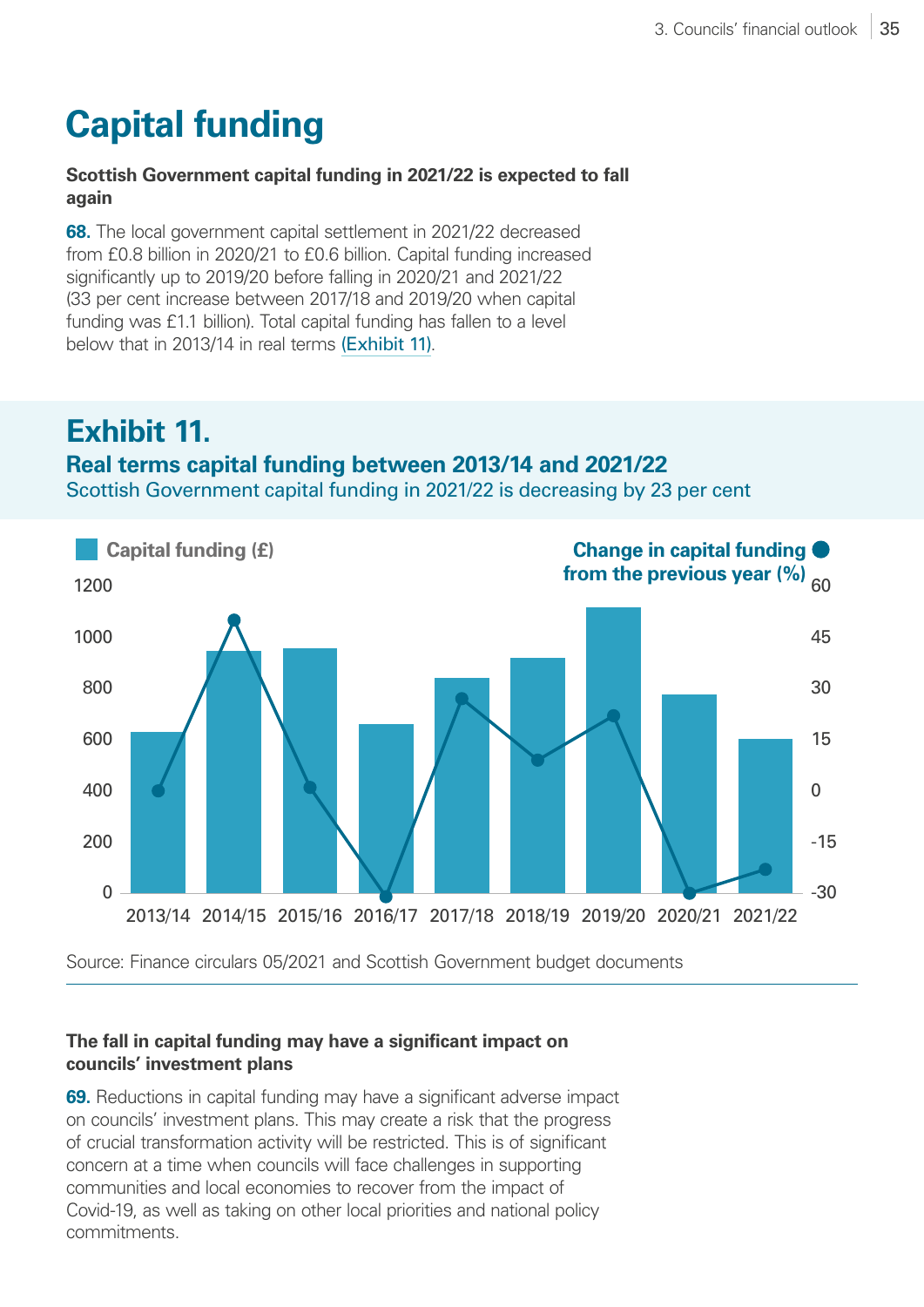## **Longer-term financial challenges**

#### **Councils' future funding position remains uncertain, with many challenges ahead**

<span id="page-35-0"></span>**70.** The funding settlement from the Scottish Government to councils continues to be provided on an annual basis. This makes it challenging for councils to plan and budget effectively for the medium and longer term and creates uncertainty over future funding. COSLA expects that the impact of the Covid-19 pandemic will last for many years and that continuing loss of income and additional expenditure will be a concern for all councils. Managing reserves and medium and longer-term financial planning will continue to be key to maintaining financial sustainability.

**71.** COSLA also expects that uncertainty over the continuity of Covid-19 funding in future years will bring substantial challenges to councils in developing effective medium and longer-term financial plans. As Covid-19 funding reduces, councils will need to accelerate progress with transformation programmes that have stalled, address issues in delivering recurring savings and bring forward proposals to reduce costs to maintain financial sustainability.

**72.** Although councils' reserves increased significantly in 2020/21, large parts have been earmarked for specific purposes, such as economic recovery, business transformation and, in some cases, balancing budgets, as part of a longer-term financial strategy. This therefore limits councils' flexibility to respond to unforeseen challenges and circumstances that may arise.

<span id="page-35-1"></span>**73.** The requirement for councils to plan and deliver new ways of working across services, the need to meet carbon reduction targets to mitigate climate change and the potential impact of a national care service on councils' finances and service viability further exacerbate this challenge. We intend to comment further on this as part of our Local government in Scotland: Overview 2022 report, due for publication in May 2022.

#### **The Scottish Government and COSLA are discussing the extent of ring-fencing in the local government budget**

**74.** The provisional Scottish local government finance settlement for 2022/23 was published on 20 December 2021. This set out that a total of £12.5 billion will be distributed to local authorities in 2022/23. However, a final figure has yet to be established as the Scottish Budget process continues.

**75.** Almost £1.4 billion of the local government settlement is being transferred from other portfolios. As noted in our recent Scottish Budget 2022/23 briefing, the Scottish Government regards this funding as general revenue grant, available to allocate to local needs and priorities, and considers specific revenue grants the only element of the revenue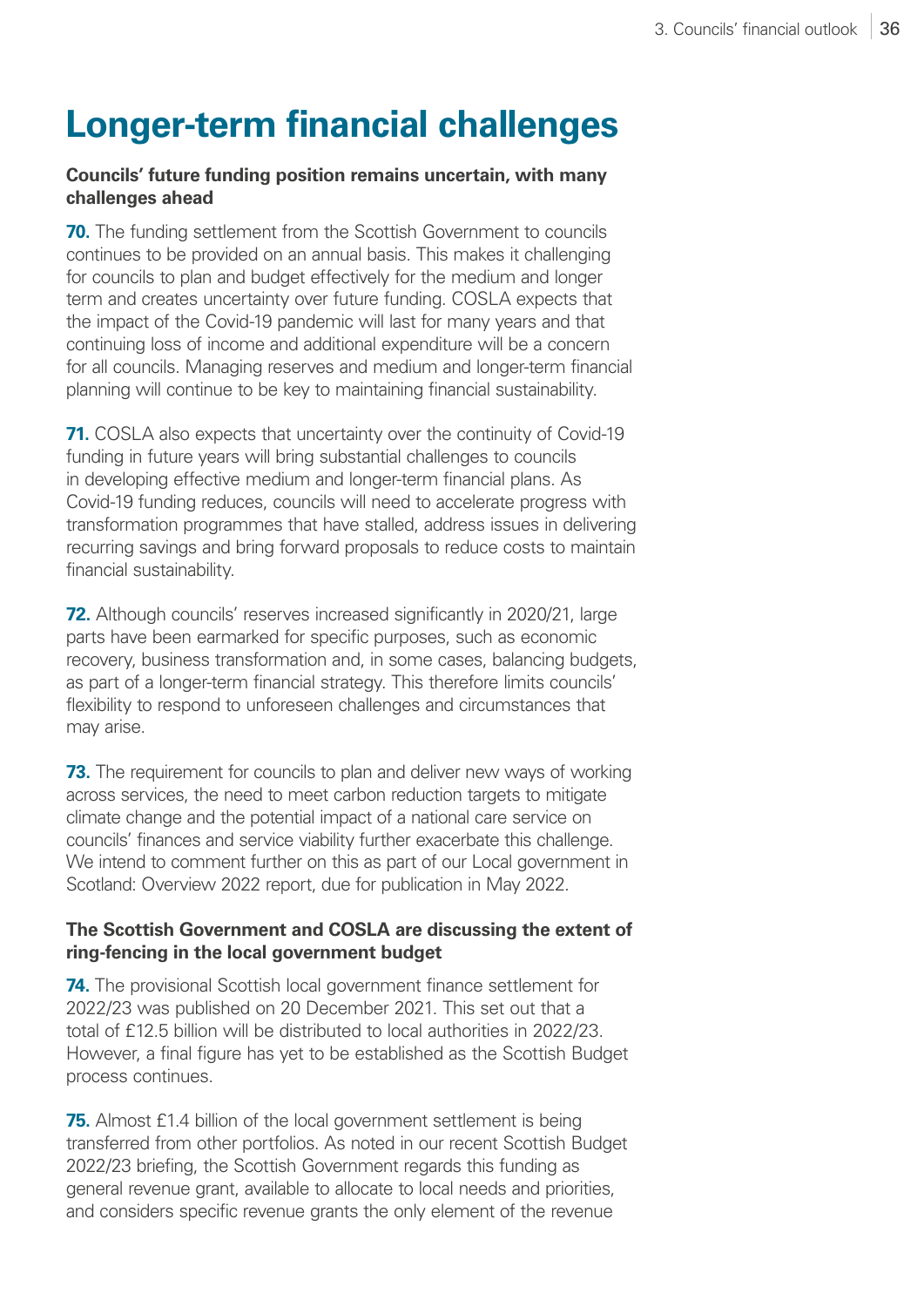settlement that is ring-fenced. COSLA contests this view and claims that revenue funding transferred from other portfolios is ring-fenced for implementing a specific policy and comes with conditions setting out how it should be used.

**76.** The [Scottish Parliament Information Centre notes](http://t.ly/PFU7) that, if specific revenue grants are the only part of funding that is considered ring-fenced, then ring-fenced funds as a proportion of total revenue grew from 2.7 per cent in 2018/19 to 6.6 per cent in 2022/23. However, if COSLA's definition of ring-fencing is used, namely specific revenue grants plus revenue transferred from other portfolios, then ring-fenced funding as a proportion of total revenue grew from 4.0 per cent in 2018/19 to 17.9 per cent in 2022/23.

**77.** As we have noted earlier in the report, ring-fenced funding helps support the delivery of key Scottish Government policy initiatives but constrains a proportion of councils' total funding and removes any local discretion over how these funds can be used. The Scottish Government and COSLA continue to discuss this.

**[Local Government](http://t.ly/PFU7)  [Finance: Budget](http://t.ly/PFU7)  [2022-23 And](http://t.ly/PFU7)  [Provisional](http://t.ly/PFU7)  [Allocations to](http://t.ly/PFU7)  [Local Authorities](http://t.ly/PFU7)**

**Scottish** Parliament Information Centre January 2022